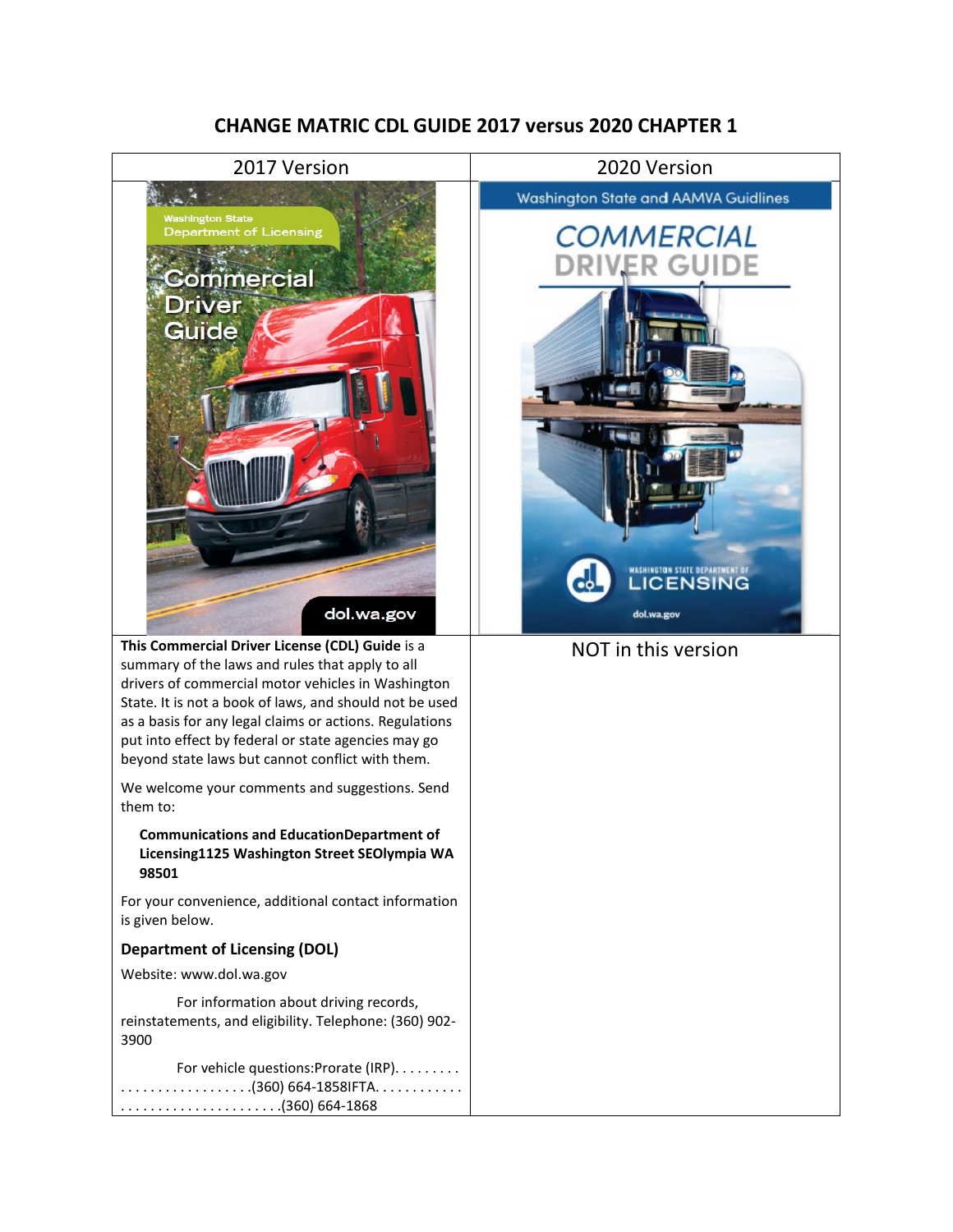| <b>Federal Motor Carriers Safety Administration</b><br>(FMCSA)       |                                                                                                                                                                                                                                                                                                                                                                                                                                                                                                                                                                                                                                         |
|----------------------------------------------------------------------|-----------------------------------------------------------------------------------------------------------------------------------------------------------------------------------------------------------------------------------------------------------------------------------------------------------------------------------------------------------------------------------------------------------------------------------------------------------------------------------------------------------------------------------------------------------------------------------------------------------------------------------------|
| Telephone: (360) 753-9875Website:<br>www.fmcsa.dot.gov               |                                                                                                                                                                                                                                                                                                                                                                                                                                                                                                                                                                                                                                         |
| Hours of service                                                     |                                                                                                                                                                                                                                                                                                                                                                                                                                                                                                                                                                                                                                         |
| Equipment                                                            |                                                                                                                                                                                                                                                                                                                                                                                                                                                                                                                                                                                                                                         |
| Interstate medical waivers                                           |                                                                                                                                                                                                                                                                                                                                                                                                                                                                                                                                                                                                                                         |
| Federal rules and regulations                                        |                                                                                                                                                                                                                                                                                                                                                                                                                                                                                                                                                                                                                                         |
| <b>Transportation Security Administration (TSA)</b>                  |                                                                                                                                                                                                                                                                                                                                                                                                                                                                                                                                                                                                                                         |
| Telephone: (855) 347-8371Website:<br>https://universalenroll.dhs.gov |                                                                                                                                                                                                                                                                                                                                                                                                                                                                                                                                                                                                                                         |
| Hazmat endorsement eligibility                                       |                                                                                                                                                                                                                                                                                                                                                                                                                                                                                                                                                                                                                                         |
| Threat assessments                                                   |                                                                                                                                                                                                                                                                                                                                                                                                                                                                                                                                                                                                                                         |
| Background checks                                                    |                                                                                                                                                                                                                                                                                                                                                                                                                                                                                                                                                                                                                                         |
| Fingerprints                                                         |                                                                                                                                                                                                                                                                                                                                                                                                                                                                                                                                                                                                                                         |
| Not in the 2017 Version                                              | <b>Make the Call, Save Lives.</b><br>You might be looking at sex trafficking if you see<br>Signs that prostitution is taking place<br>■ Women or children looking fearful, disheveled or crying<br>" Multiple cars and different men continually going in and<br>out of a residence<br>Someone (typically older male) being controlling, threatening<br>or even violent with an individual (typically younger female)<br>Extraordinary security measures for a business or home<br><b>Call the National Human Trafficking</b><br>Hotline at 1-888-3737-888 (US)<br>1-833-900-1010 (Canada)<br>http://www.truckersagainsttrafficking.org |
| 1. Introduction                                                      | <b>Section 1</b>                                                                                                                                                                                                                                                                                                                                                                                                                                                                                                                                                                                                                        |
| This section covers:                                                 | <b>INTRODUCTION</b>                                                                                                                                                                                                                                                                                                                                                                                                                                                                                                                                                                                                                     |
| <b>Commercial Driver License Tests</b>                               | <b>This Section Covers</b>                                                                                                                                                                                                                                                                                                                                                                                                                                                                                                                                                                                                              |
| <b>Medical Requirements</b>                                          | • Medical Requirements                                                                                                                                                                                                                                                                                                                                                                                                                                                                                                                                                                                                                  |
| <b>Driver Disqualifications</b>                                      | • Driver Disqualifications                                                                                                                                                                                                                                                                                                                                                                                                                                                                                                                                                                                                              |
|                                                                      | • Other Safety Rules                                                                                                                                                                                                                                                                                                                                                                                                                                                                                                                                                                                                                    |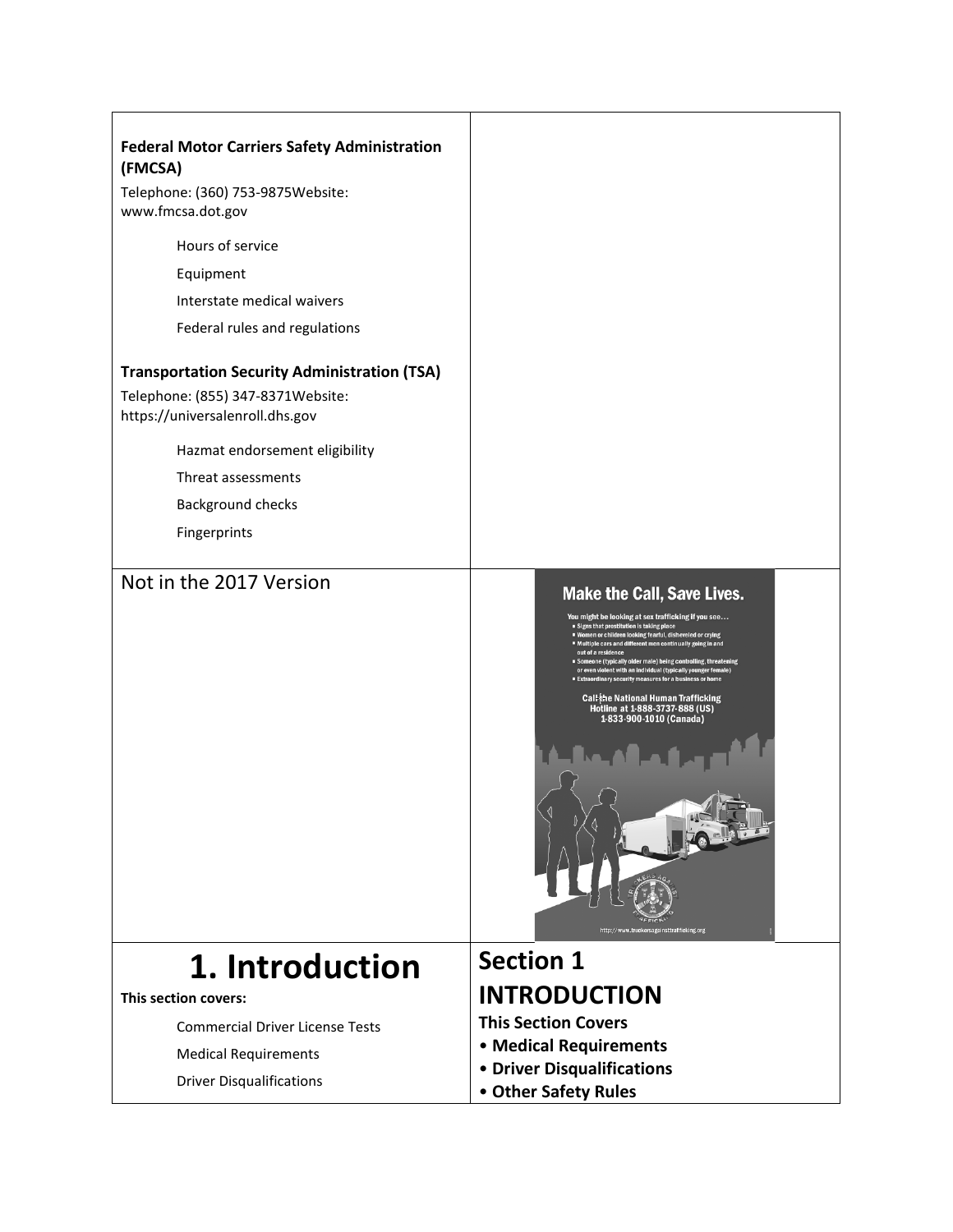| <b>Other Safety Rules</b><br><b>International Registration Program</b><br>Nationwide CDL Rules<br>Washington State Laws and Rules                                                                                                                                                                                                                                                                                                                                                                                                                                                                                           | • International Registration Program<br>• Nationwide CDL Rules<br>• Washington State Laws and Rules                                                                                                                                                                                                                                                                                                                                                                                                                                                                                                                                                                                                                                                                                                                                                                                       |
|-----------------------------------------------------------------------------------------------------------------------------------------------------------------------------------------------------------------------------------------------------------------------------------------------------------------------------------------------------------------------------------------------------------------------------------------------------------------------------------------------------------------------------------------------------------------------------------------------------------------------------|-------------------------------------------------------------------------------------------------------------------------------------------------------------------------------------------------------------------------------------------------------------------------------------------------------------------------------------------------------------------------------------------------------------------------------------------------------------------------------------------------------------------------------------------------------------------------------------------------------------------------------------------------------------------------------------------------------------------------------------------------------------------------------------------------------------------------------------------------------------------------------------------|
| <b>Commercial Learners Permit</b><br>Applicants must hold a Commercial Learner's Permit<br>(CLP) for 14 days prior to taking a skills test for the<br>type of vehicle and endorsements they intend to<br>operate. This requires drivers to successfully<br>complete all applicable CDL knowledge tests.                                                                                                                                                                                                                                                                                                                     | 1.3.1 - Commercial Learners Permit<br>Applicants must hold a Commercial Learner's Permit<br>(CLP) for a minimum of 14 days prior to taking a skills<br>test for the type of vehicle and endorsements they<br>intend to operate. This require<br>drivers to successfully complete all applicable CDL<br>knowledge tests.                                                                                                                                                                                                                                                                                                                                                                                                                                                                                                                                                                   |
| <b>Mandatory Training Requirements</b><br>Washington State requires anyone getting an original<br>CDL to complete minimum training requirements per<br>WAC 308-100-033.<br>There are two ways to meet this requirement:<br>Complete a certified course from an<br>approved commercial driver training school. Schools<br>must be recognized and curriculums approved by the<br>Department of Licensing (DOL).<br>Hours of training must meet the<br>requirements as outlined under state law.<br>Complete a course of commercial driver<br>training as required by your employer. Employers<br>must be registered with DOL. | 1.3.3. - Mandatory Training Requirements<br>Washington State requires anyone getting an<br>original CDL to complete minimum training<br>requirements per WAC 308-100-033 & 308-100-<br>035<br>There are two ways to meet this requirement:<br>Complete a certified course from an approved<br>commercial driver training school.<br>In state and out of state training schools must be<br>registered by the Department of Licensing (DOL) and<br>must teach a curriculum that is equal to or greater than<br>specified in WAC 308-100-033.<br>Hours of training must meet the requirements as<br>outlined under state law. Complete a course of<br>commercial driver training by your employer.<br>Employers must be registered with DOL and must teach<br>a curriculum that is equal to or greater than specified in<br>WAC 308-100-035.<br>Visit www.dol.wa.gov for more information on |
| Visit www.dol.wa.gov for more information on<br>training and licensing requirements.                                                                                                                                                                                                                                                                                                                                                                                                                                                                                                                                        | training and licensing requirements                                                                                                                                                                                                                                                                                                                                                                                                                                                                                                                                                                                                                                                                                                                                                                                                                                                       |
| <b>Skills Tests</b><br>Based on examiner availability, each licensing office<br>will determine whether your skills test will be<br>conducted by a state or contracted third party<br>Examiner. All skills test must be scheduled at a<br>minimum of three (3) days in advance.                                                                                                                                                                                                                                                                                                                                              | - Skills Tests<br>1.4.2.<br>To schedule a CDL skills test, you will need to call the<br>Department of Licensing CDL Skills Test Program,<br>Scheduling. Based on examiner availability, DOL will<br>determine whether your skills test will be conducted by<br>a state or contracted Third Party Examiner (TPE). If<br>testing with a DOL examiner, you will be required to<br>pay for your skills test over the phone before your test<br>can be scheduled. All skills test must be scheduled at a<br>minimum of three (3) days in advance.                                                                                                                                                                                                                                                                                                                                              |
| Military Skills Test Waiver. Certain Military<br>commercial drivers may be waived from having to<br>take a skills test when applying for a class "A" or "B"<br>CDL. This waiver applies to service members who are<br>currently licensed and who are or were employed<br>within the past year (twelve months) in a military<br>position requiring the operation of a military motor<br>vehicle equivalent to a commercial motor vehicle                                                                                                                                                                                     | 1.4.3. - Military Skills Test Waiver. Certain Military<br>commercial drivers as specified in CFR 383.77,<br>may be waived from having to take a knowledge<br>and skills test when applying for a class "A" or "B"<br>CDL. These waivers apply to service members who are<br>currently licensed and who are or were<br>employed within the past year (twelve months) in a                                                                                                                                                                                                                                                                                                                                                                                                                                                                                                                  |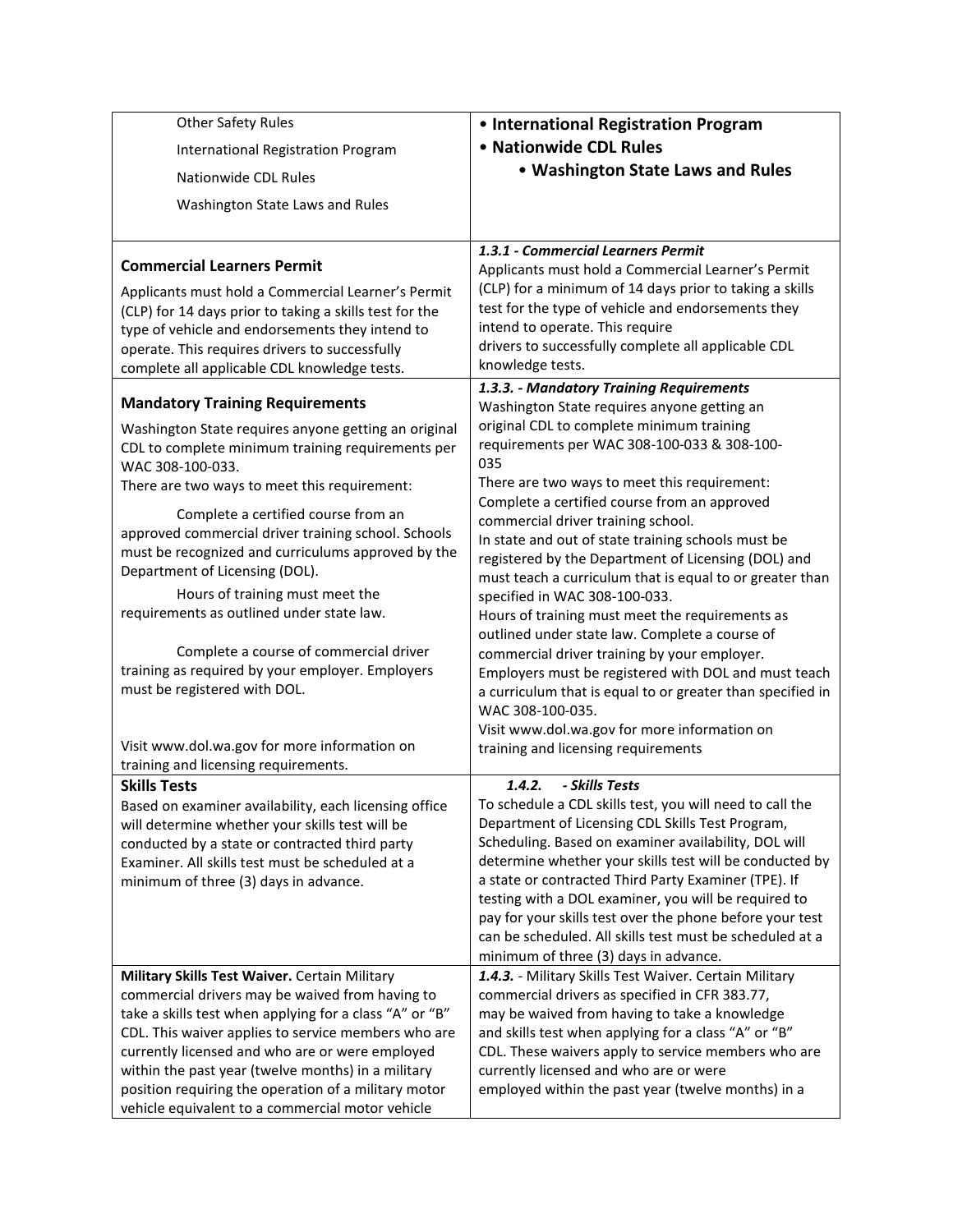| (CMV). No CDL knowledge test(s) can be waived.           | military position requiring the operation of a military |
|----------------------------------------------------------|---------------------------------------------------------|
| School bus and/or passenger endorsement skills test      | motor vehicle equivalent to a commercial motor          |
| cannot be waived. For more detail instructions and       | vehicle (CMV). For more detail instructions and         |
| information, visit www.dol.wa.gov                        | information, visit www.dol.wa.gov.                      |
| <b>CDL Medical Unit Department of Licensing P.O. Box</b> | <b>CDL Medical Unit</b>                                 |
| 9030                                                     | <b>Department of Licensing</b>                          |
| Olympia WA 98507-9030                                    | P.O. Box 9030                                           |
|                                                          | Olympia WA 98507-9030                                   |
| Fax: (360) 570-4915                                      | Fax: (360) 570-4915                                     |
| Email: CDLMED@dol.wa.gov                                 | Email: CDLMED@dol.wa.gov                                |
|                                                          | Upload at                                               |
| <b>Note:</b> The CDLMED email address is for sending     | https://www.dol.wa.gov/driverslicense/cdlmedicalcer     |
| required forms for processing. For questions on CDL      | tificates.html                                          |
| self-certification or forms, contact our Customer        | <b>Note:</b> The CDLMED email address is for sending    |
| Service Center at (360) 902-3900.                        | required forms for processing. For questions on CDL     |
|                                                          | self-certification or forms, contact our Customer       |
|                                                          | Service Center at (360) 902-3900.                       |

#### Chapter 2 – Driving Safely

| Section 2.1.3                             | Section 2.1.3                                  |
|-------------------------------------------|------------------------------------------------|
| What to look for. Emergency equipment     | "Warning devices for parked vehicles.          |
| Section 2.1.4                             | Section 2.1.4                                  |
| Vehicle inspection test                   | "You must point to/touch and name the item     |
|                                           | you are inspecting"                            |
| Section 2.3.1 - Manual Transmissions      | Section 2.3.1 - Manual Transmissions           |
| Rephrased 1 <sup>st</sup> paragraph       | "Most heavy vehicles with unsynchronized       |
|                                           | manual transmission require double clutching   |
|                                           | to change gears. If equipped with a            |
|                                           | synchronized manual transmission, double       |
|                                           | clutching is NOT required"                     |
| Section 2.10.1                            | Section 2.10.1                                 |
| added the following example to the end of | (i.e. changing lanes frequently and abruptly   |
| the paragraph                             | without notice)"                               |
| Section 2.23, Figure 2.24                 | Section 2.23, Figure 2.24                      |
|                                           | Removed "Fuel" from Class 3 Example.           |
|                                           | Changed Battery Acid to Battery Fluid in Class |
|                                           | 8 Example                                      |
| Section 2.23.3                            | Section 2.23.3                                 |
| Placards changed placard size from 10 %   | to 9.84" (250mm)                               |
|                                           |                                                |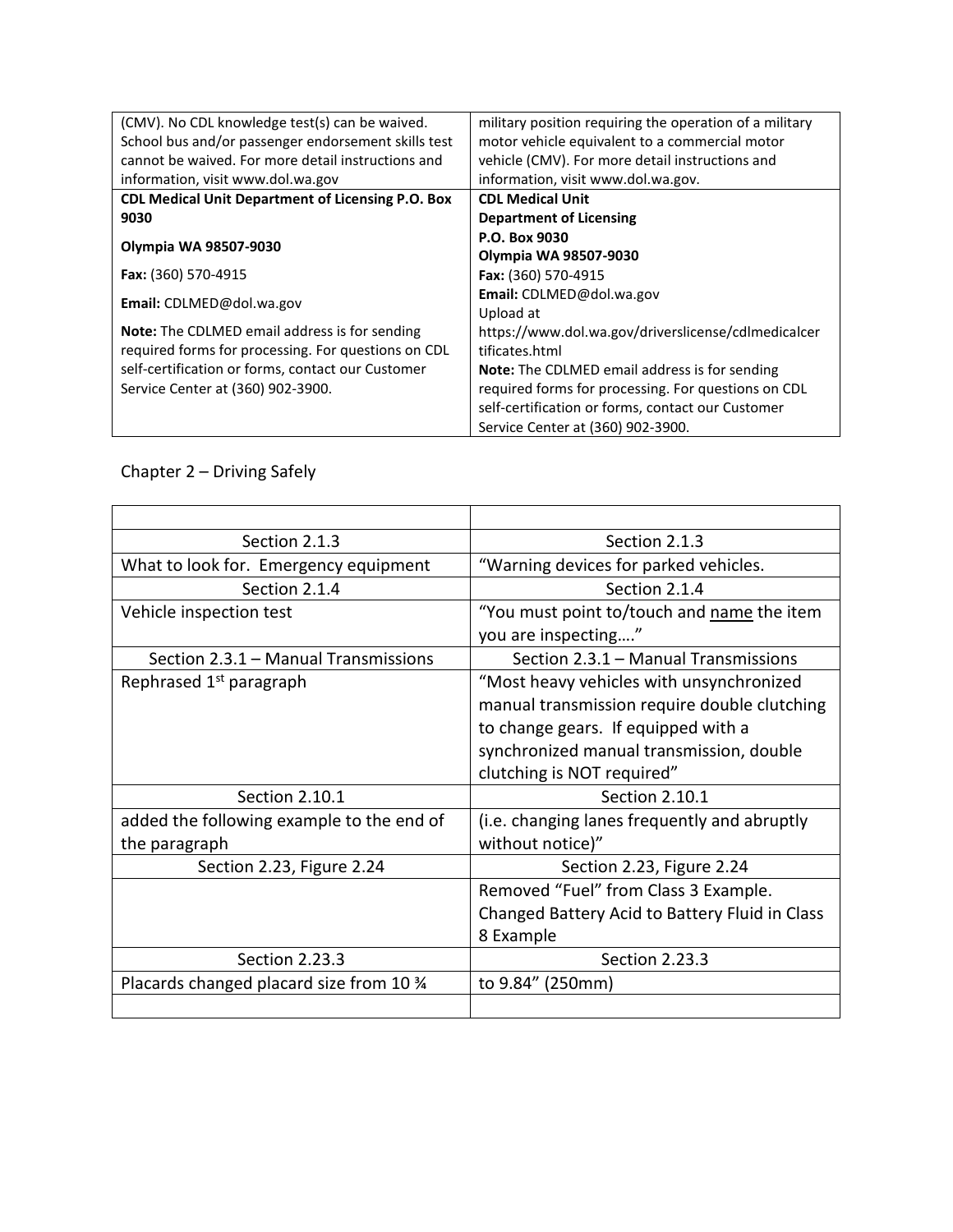## Chapter 4 – Transporting Passengers Safely

| Section 4.1.1 | Section 4.1.1                              |
|---------------|--------------------------------------------|
|               | Moved last paragraph from Section 4.1.4 to |
|               | this section                               |

#### Chapter 6 – Combination Vehicles

| Section 6.4.3 | Section 6.4.3                |
|---------------|------------------------------|
|               | Coupling a Pintle Hook       |
| Section 6.4.4 | Section 6.4.4                |
|               | Uncoupling a Pintle Hook     |
| Section 6.4.5 | Section 6.4.5                |
|               | Coupling a Drawbar           |
| Section 6.4.6 | Section 6.4.6                |
|               | Uncoupling a Drawbar         |
| Section 6.4.7 | Section 6.4.7                |
|               | Coupling a Gooseneck Hitch   |
| Section 6.4.8 | Section 6.4.8                |
|               | Uncoupling a Gooseneck Hitch |

#### Chapter 9 – Hazardous Materials

| Section 9, 2 <sup>nd</sup> paragraph                    | Section 9, 2 <sup>nd</sup> paragraph          |
|---------------------------------------------------------|-----------------------------------------------|
| Change parts $100 - 180$                                | Changed the regulatory cite to 49 CFR 171 -   |
|                                                         | 180                                           |
| Section 9, Figure 9.1                                   | Section 9, Figure 9.1                         |
| <b>Updated Class E</b>                                  | To None                                       |
| Section 9, Figure 9.2                                   | Section 9, Figure 9.2                         |
|                                                         | new Organic Peroxide placard                  |
| Section 9.3.3                                           | Section 9.3.3                                 |
| 2 <sup>nd</sup> paragraph Placards changed placard size | to 9.84" (250mm)                              |
| from $10\frac{3}{4}$                                    |                                               |
| Section 9, Figure 9.4                                   | Section 9, Figure 9.4                         |
| Update the Special Provisions for IN1841                | to IB8, IP3, IP7, T1, TP33                    |
| Section 9, Figure 9.5                                   | Section 9, Figure 9.5                         |
| Updated regulation to 49 CFR 172.101                    | Removed @ from Phenyl mercaptan.              |
|                                                         | Removed "N" from Phenylthiourea. Changed      |
|                                                         | Phosphoric acid, lead salt to read Phosphoric |
|                                                         | acid, lead (2+) salt (2:3). Deleted comment   |
|                                                         | and last row in table.                        |
| Section 9.3.3 Hazmat Table Column 4                     | Section 9.3.3 Hazmat Table Column 4           |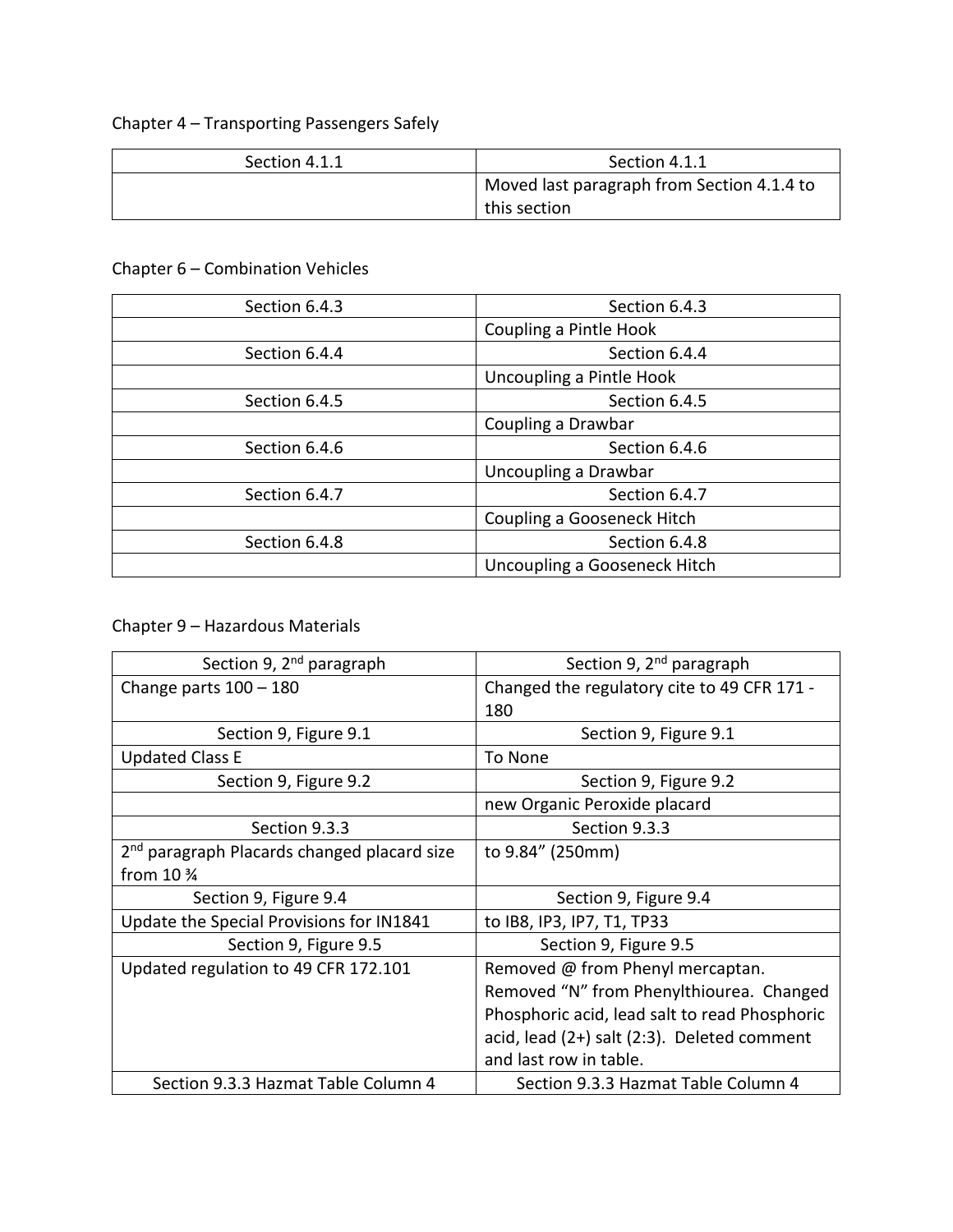|                                        | Added "NA" or "ID" added an explanation of<br>"ID". |
|----------------------------------------|-----------------------------------------------------|
| Section 9.3.3 Hazmat Table Column 6    | Section 9.3.3 Hazmat Table Column 6                 |
| changed dual hazard                    | "multiple" hazards                                  |
| Section 9, Pg 9-7                      | Section 9, Pg 9-7                                   |
| Important Note Changed Parts 100 - 185 | $171 - 180$                                         |
| Section 9, Pg 9-10                     | Section 9, Pg 9-10                                  |
| Changed 119 gallons or more            | greater than 119 gallons                            |
| Section 9, Class 7                     | Section 9, Class 7                                  |
| 7 added regulatory cite                | 49 CFR177.842                                       |
| Section 9.6.6                          | Section 9.6.6                                       |
| Class 4                                | 4.1. Added Class 5 (oxidizers)                      |
| Section 9.7.5                          | Section 9.7.5                                       |
| Changed etiologic agents               | to Infectious substances. Added info about          |
|                                        | Marine Pollutant spills to last bullet              |
| Hazard Class Definitions, Figure 9.11  | Hazard Class Definitions, Figure 9.11               |
|                                        | Removed "Fuel" from Class 3 Example.                |
|                                        | Changed Battery Acid to Battery Fluid in Class      |
|                                        | 8 Example                                           |
| Section 9.8                            | Section 9.8                                         |
| <b>Revised Carrier to read</b>         | A person who transports passengers or               |
|                                        | property in commerce by rail car, aircraft,         |
|                                        | motor vehicle or vessel.                            |
| Section 9, Pg 9-20                     | Section 9, Pg 9-20                                  |
| Removed RSPA and left PHMSA            | Changed Shipping Paper to read "A                   |
|                                        | shipping order, bill of lading, manifest, or        |
|                                        | other shipping document serving a similar           |
|                                        | purpose prepared in accordance with subpart         |
|                                        | C of Part 172. Non-bulk packaging, added 4th        |
|                                        | paragraph                                           |

Chapter 11 – Vehicle Inspection

# **Change Matrix Chapter 11**

| Drivers guide 2017 version                                                                                              | Drivers guide 2020 version                                                                                                                                                                     |
|-------------------------------------------------------------------------------------------------------------------------|------------------------------------------------------------------------------------------------------------------------------------------------------------------------------------------------|
| 11.1 Overview of CDL Skills test                                                                                        | 11.1 Overview of CDL Skills test                                                                                                                                                               |
| You can take your CDL skills test after<br>passing the required knowledge tests<br>for the commercial class and vehicle | You can take your CDL skills test after passing<br>the required knowledge tests, obtained a CLP<br>and course completions have been submitted<br>for the commercial class and vehicle type you |
| type you wish to be licensed for. CDL                                                                                   | wish to be licensed for. CDL skills testing is                                                                                                                                                 |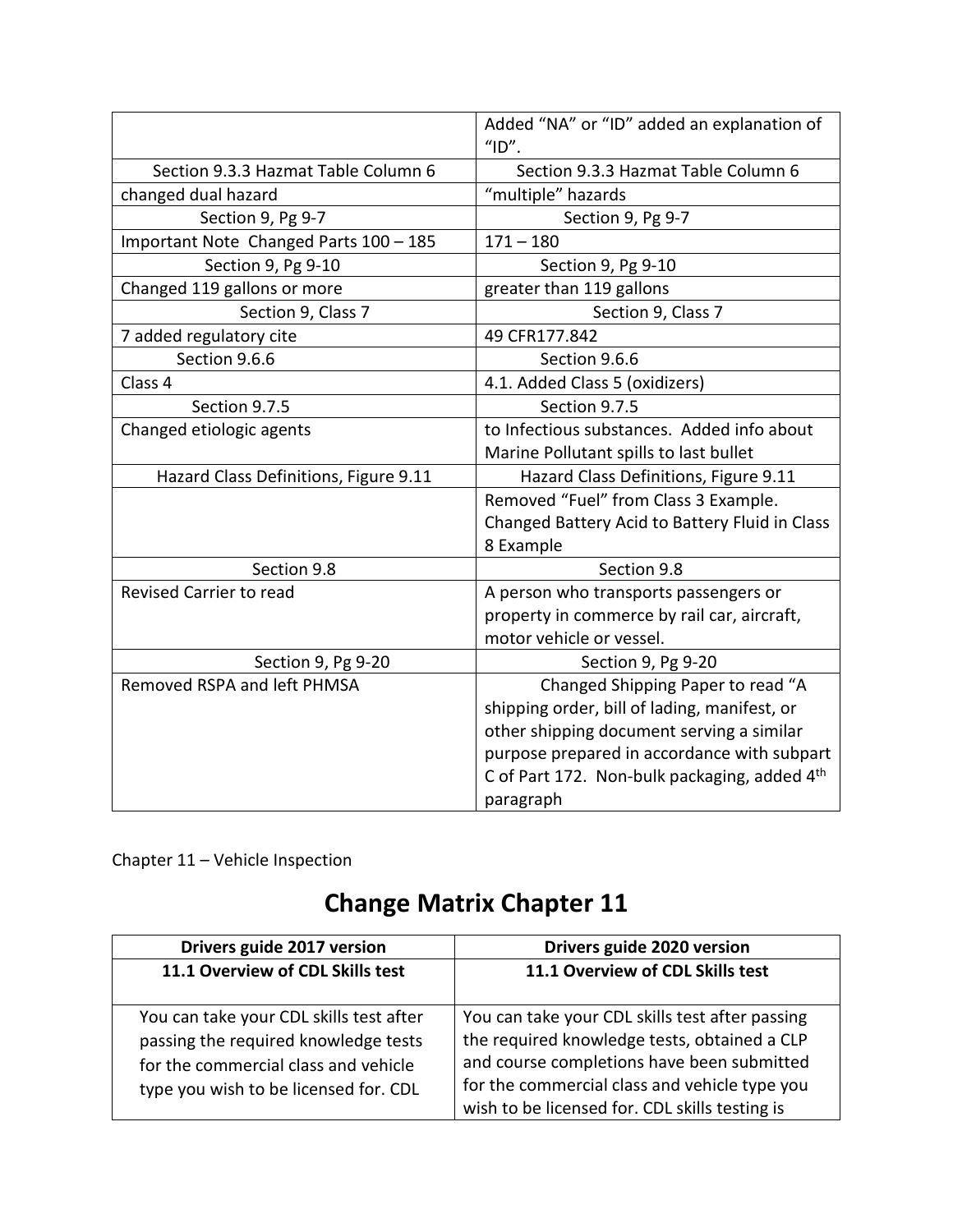| skills testing is conducted in English                                                                                                                                                                                                                                                                                                                                                                                                                                                                                                                                                                                                                                                                                                                                                                                                                                                     | conducted in English only. Use of interpreters or                                                                                                                                                                                                                                                                                                                                                                                                                                                                                                                                                                                                                                                                                                                                                                                                                                                                                                     |
|--------------------------------------------------------------------------------------------------------------------------------------------------------------------------------------------------------------------------------------------------------------------------------------------------------------------------------------------------------------------------------------------------------------------------------------------------------------------------------------------------------------------------------------------------------------------------------------------------------------------------------------------------------------------------------------------------------------------------------------------------------------------------------------------------------------------------------------------------------------------------------------------|-------------------------------------------------------------------------------------------------------------------------------------------------------------------------------------------------------------------------------------------------------------------------------------------------------------------------------------------------------------------------------------------------------------------------------------------------------------------------------------------------------------------------------------------------------------------------------------------------------------------------------------------------------------------------------------------------------------------------------------------------------------------------------------------------------------------------------------------------------------------------------------------------------------------------------------------------------|
| only. Use of interpreters or bilingual                                                                                                                                                                                                                                                                                                                                                                                                                                                                                                                                                                                                                                                                                                                                                                                                                                                     | bilingual examiners is not allowed.                                                                                                                                                                                                                                                                                                                                                                                                                                                                                                                                                                                                                                                                                                                                                                                                                                                                                                                   |
| examiners is not allowed.                                                                                                                                                                                                                                                                                                                                                                                                                                                                                                                                                                                                                                                                                                                                                                                                                                                                  |                                                                                                                                                                                                                                                                                                                                                                                                                                                                                                                                                                                                                                                                                                                                                                                                                                                                                                                                                       |
| Complete all three parts of the skills<br>test before your Commercial Learners<br>Permit (CLP) expires.                                                                                                                                                                                                                                                                                                                                                                                                                                                                                                                                                                                                                                                                                                                                                                                    | Complete all three parts of the skills test before<br>your Commercial Learners Permit (CLP)<br>expires. When a permit gets renewed or<br>upgraded, but the skills test has not been<br>completed prior to the upgrade, previously<br>passed segments are voided, and all three<br>segments need to be retaken.                                                                                                                                                                                                                                                                                                                                                                                                                                                                                                                                                                                                                                        |
| 3-day notice and 7-day waiting period is<br>required after failing a Road Test.                                                                                                                                                                                                                                                                                                                                                                                                                                                                                                                                                                                                                                                                                                                                                                                                            | 7-day notice/waiting period is required after<br>failing a Road Test                                                                                                                                                                                                                                                                                                                                                                                                                                                                                                                                                                                                                                                                                                                                                                                                                                                                                  |
| 11.2 - General Test Rules                                                                                                                                                                                                                                                                                                                                                                                                                                                                                                                                                                                                                                                                                                                                                                                                                                                                  | 11.2 - General Test Rules                                                                                                                                                                                                                                                                                                                                                                                                                                                                                                                                                                                                                                                                                                                                                                                                                                                                                                                             |
| A representative vehicle must be used to<br>complete all three parts of the skills test.<br>For example, you cannot complete any<br>part(s) of the test(s) in separate vehicles,<br>equipped differently, to simplify test<br>standards, or to provide an unfair<br>advantage. If a driver begins the Vehicle<br>Inspection with a tractor equipped with a<br>sleeper berth, manual transmission, and<br>coupled to a 53-foot trailer, they must<br>continue any remaining test(s) in the same<br>vehicle, or same vehicle configuration. If a<br>different vehicle configuration is used,<br>where the vehicle or vehicle equipment<br>varies from an earlier passed test(s), prior<br>passed test results will be voided, and the<br>driver will be required to start the skills<br>test over in the current vehicle being used<br>or return with the previous vehicle<br>configuration. | A representative vehicle must be used to<br>complete all three parts of the skills test. For<br>example, you cannot complete any part(s) of<br>the test(s) in separate vehicles, equipped<br>differently, to simplify test standards, or to<br>provide an unfair advantage. If a driver begins<br>the Vehicle Inspection with a tractor equipped<br>with a sleeper cab, manual transmission, and<br>coupled to a 53-foot trailer, they must continue<br>any remaining test(s) in the same vehicle, or a<br>similar vehicle configuration (Day cab cannot be<br>used when first test was a sleeper cab). If a<br>different vehicle configuration is used, where<br>the vehicle or vehicle equipment varies from an<br>earlier passed test(s), prior passed test results<br>will be voided, and the driver will be required to<br>start the skills test over in the current vehicle<br>being used or return with the previous vehicle<br>configuration. |
| <b>Skills Test Ground Rules</b>                                                                                                                                                                                                                                                                                                                                                                                                                                                                                                                                                                                                                                                                                                                                                                                                                                                            | <b>Skills Test Ground Rules</b>                                                                                                                                                                                                                                                                                                                                                                                                                                                                                                                                                                                                                                                                                                                                                                                                                                                                                                                       |
| • A valid Skills Test Results form-ensure<br>you have passed all required knowledge<br>tests for the type of vehicle you wish to<br>test in.                                                                                                                                                                                                                                                                                                                                                                                                                                                                                                                                                                                                                                                                                                                                               | <b>REMOVED</b>                                                                                                                                                                                                                                                                                                                                                                                                                                                                                                                                                                                                                                                                                                                                                                                                                                                                                                                                        |
| A valid Medical Examiner's Certificate                                                                                                                                                                                                                                                                                                                                                                                                                                                                                                                                                                                                                                                                                                                                                                                                                                                     | A valid Medical Examiner's Certificate either a<br>paper or electronic copy                                                                                                                                                                                                                                                                                                                                                                                                                                                                                                                                                                                                                                                                                                                                                                                                                                                                           |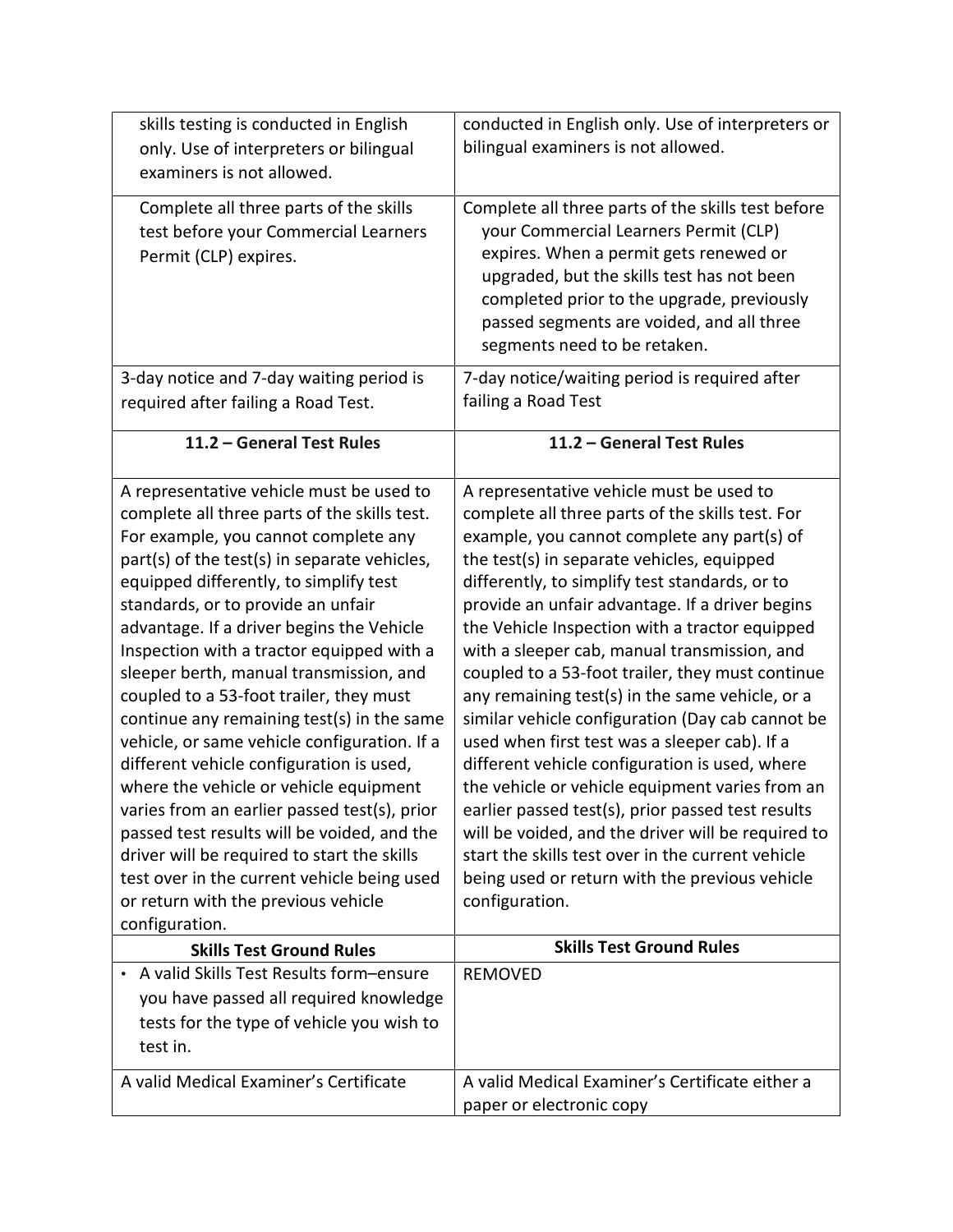| Valid proof of testing vehicle insurance                                                                                  | Valid proof of insurance for the vehicle that will<br>be used for testing either a paper copy or<br>electronic must be in the vehicle               |
|---------------------------------------------------------------------------------------------------------------------------|-----------------------------------------------------------------------------------------------------------------------------------------------------|
| Do not take the following to your test:                                                                                   | Do not take the following to your test:                                                                                                             |
| • A loaded vehicle.                                                                                                       | A loaded vehicle. With enclosed trailers                                                                                                            |
| Hazardous materials.                                                                                                      | or box-trucks, examiner is required to<br>verify the inside of the cargo area. If that<br>is not possible, the test will be cancelled.              |
|                                                                                                                           | Hazardous materials.                                                                                                                                |
|                                                                                                                           | A vehicle where the speed is governed<br>and cannot achieve posted speed limits.                                                                    |
| During the test                                                                                                           | During the test                                                                                                                                     |
| No smoking is allowed within 25 feet of                                                                                   | No smoking is allowed within the skills test                                                                                                        |
| the skills test parking area, in or outside of                                                                            | area, in or outside of your vehicle. Your                                                                                                           |
| your vehicle. Your appointment may be                                                                                     | appointment may be cancelled for disregarding                                                                                                       |
| cancelled for disregarding this                                                                                           | this requirement                                                                                                                                    |
| requirement                                                                                                               |                                                                                                                                                     |
| No weapons are allowed in the vehicle.                                                                                    | No weapons are allowed in the vehicle or on<br>the CDL skills test site.                                                                            |
|                                                                                                                           |                                                                                                                                                     |
| No memory aids are allowed.                                                                                               | No memory aids of any kind are allowed                                                                                                              |
| <b>Customer Ground Rules</b>                                                                                              | <b>Customer Ground Rules</b>                                                                                                                        |
| • No interference from trainers,<br>coworkers, or others. They must stay in<br>designated waiting area(s) and not give    | No interference from trainers, co-workers, or<br>others. They must stay in designated waiting<br>area(s) and not give signals of any kind.          |
| signals of any kind.                                                                                                      | o Note: Perceived signals given could<br>result in cancellation of the test                                                                         |
| Practicing at any CDL skills test site is<br>prohibited.                                                                  | Practicing at any CDL skills test site is<br>prohibited                                                                                             |
| <b>NOTE:</b> CDL skills test site is defined as the<br>location where all the components of a<br>skills test is conducted | <b>NOTE:</b> CDL skills test site is defined as a location<br>(certified by DOL) where all or any of the<br>segments of a skills test is conducted. |
| 11.3 - Vehicle Inspection Test                                                                                            | 11.3 - Vehicle Inspection Test                                                                                                                      |
| First, the examiner will instruct you to                                                                                  | 11.3.1 Order of Vehicle Inspection                                                                                                                  |
| activate your lighting components,                                                                                        | First, you must demonstrate/activate all                                                                                                            |
| perform your air supply system checks and                                                                                 | applicable lighting components.                                                                                                                     |
| next, complete the remainder of your in-<br>cab/bus inspections. Upon successfully                                        | Second: Perform your air supply system checks<br>and complete your in-cab/bus inspections.                                                          |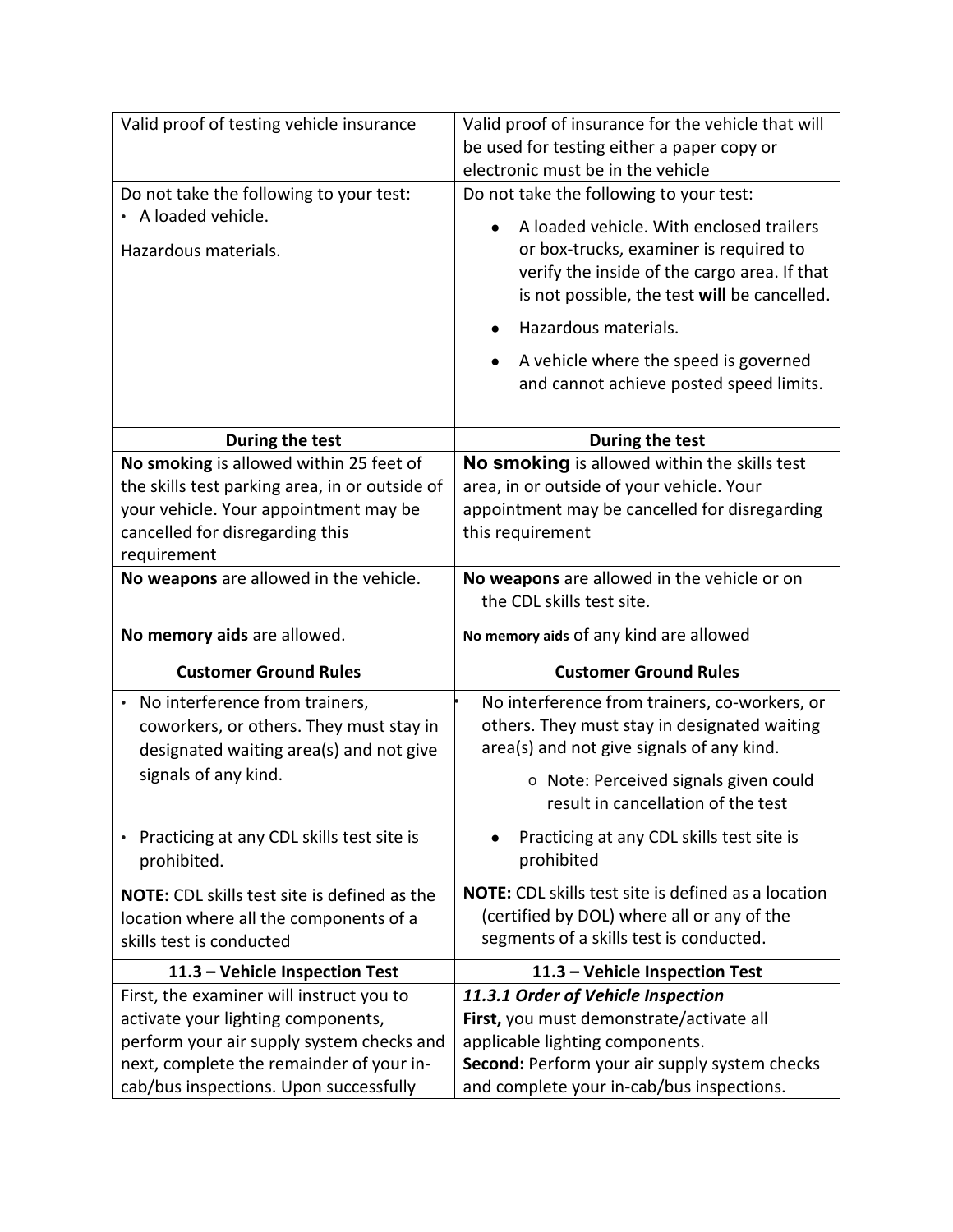| completing those checks, you may<br>complete your Vehicle Inspection in any<br>order you wish. Also, failure to properly<br>demonstrate and/or verbalize required<br>numbers or ranges of the vehicle's air<br>supply system checks will stop the Vehicle<br>Inspection immediately after attempting<br>those checks.<br>When you are outside of your vehicle,                                                                                                                                                                                                        | Third: Upon successfully completing previous<br>checks, you may complete your Vehicle<br>Inspection in any order you wish. Also, failure to<br>properly demonstrate and/or verbalize required<br>numbers or ranges of the vehicle's air supply<br>system checks will stop the Vehicle Inspection<br>immediately after attempting those checks.<br>When you are outside of your vehicle,<br>$\bullet$                                                                                                                                                                                        |
|-----------------------------------------------------------------------------------------------------------------------------------------------------------------------------------------------------------------------------------------------------------------------------------------------------------------------------------------------------------------------------------------------------------------------------------------------------------------------------------------------------------------------------------------------------------------------|---------------------------------------------------------------------------------------------------------------------------------------------------------------------------------------------------------------------------------------------------------------------------------------------------------------------------------------------------------------------------------------------------------------------------------------------------------------------------------------------------------------------------------------------------------------------------------------------|
| inspect the                                                                                                                                                                                                                                                                                                                                                                                                                                                                                                                                                           | the following areas need to be inspected<br>(can be done in any order):                                                                                                                                                                                                                                                                                                                                                                                                                                                                                                                     |
| During the Vehicle Inspection, you must<br>show that the vehicle is safe to drive. The<br>examiner will score your ability to identify<br>and inspect items on your vehicle. You<br>must point to or touch each item you are<br>inspecting and explain how you are<br>checking that item. Be specific. General<br>explanations such as "looks good" "it's in<br>good condition" or, "I'm checking to<br>ensure the item is secure" are not<br>acceptable and you will be asked for more<br>detail. You will NOT have to crawl under<br>the hood or under the vehicle. | During the Vehicle Inspection, you must show<br>that the vehicle is safe to drive. The examiner<br>will score your ability to identify and inspect<br>items on your vehicle.<br>You must:<br>Name (i.e. alternator)<br>Point to or touch each item you are inspecting<br>Explain how you are checking that item.<br>Be specific. General explanations such as "looks<br>good" "it's in good condition" or, "I'm checking<br>to ensure the item is secure" are not acceptable<br>and you will be asked for more detail. You will<br>NOT have to crawl under the hood or under the<br>vehicle |
| <b>Method 2</b>                                                                                                                                                                                                                                                                                                                                                                                                                                                                                                                                                       | <b>Method 2</b>                                                                                                                                                                                                                                                                                                                                                                                                                                                                                                                                                                             |
| • Inform the examiner that you would<br>complete the same inspection for other<br>like" items (you must identify each<br>"like" item by naming the component,<br>while pointing to or touching the item)<br>in each inspection zone where the<br>component is located.                                                                                                                                                                                                                                                                                                | Inform the examiner that you would<br>$\bullet$<br>complete the same inspection for other<br>"like" items (you must identify each<br>"like" item by naming the component,<br>while pointing to or touching the item<br>and referring back to previous items (i.e.<br>"I'll inspect this rim and these lug nuts,<br>the same as I did with the front axle"), in<br>each inspection zone where the<br>component is located.                                                                                                                                                                   |
| If using Method 2, you will not receive<br>credit for completing the inspection(s) if<br>not all of a component's inspection<br>criteria is covered or the criteria varies<br>from an earlier inspected "like" item.                                                                                                                                                                                                                                                                                                                                                  | Note: If using Method 2, you will not receive<br>credit for completing the inspection(s) if not all<br>of a component's inspection criteria is covered<br>or the criteria varies from an earlier inspected                                                                                                                                                                                                                                                                                                                                                                                  |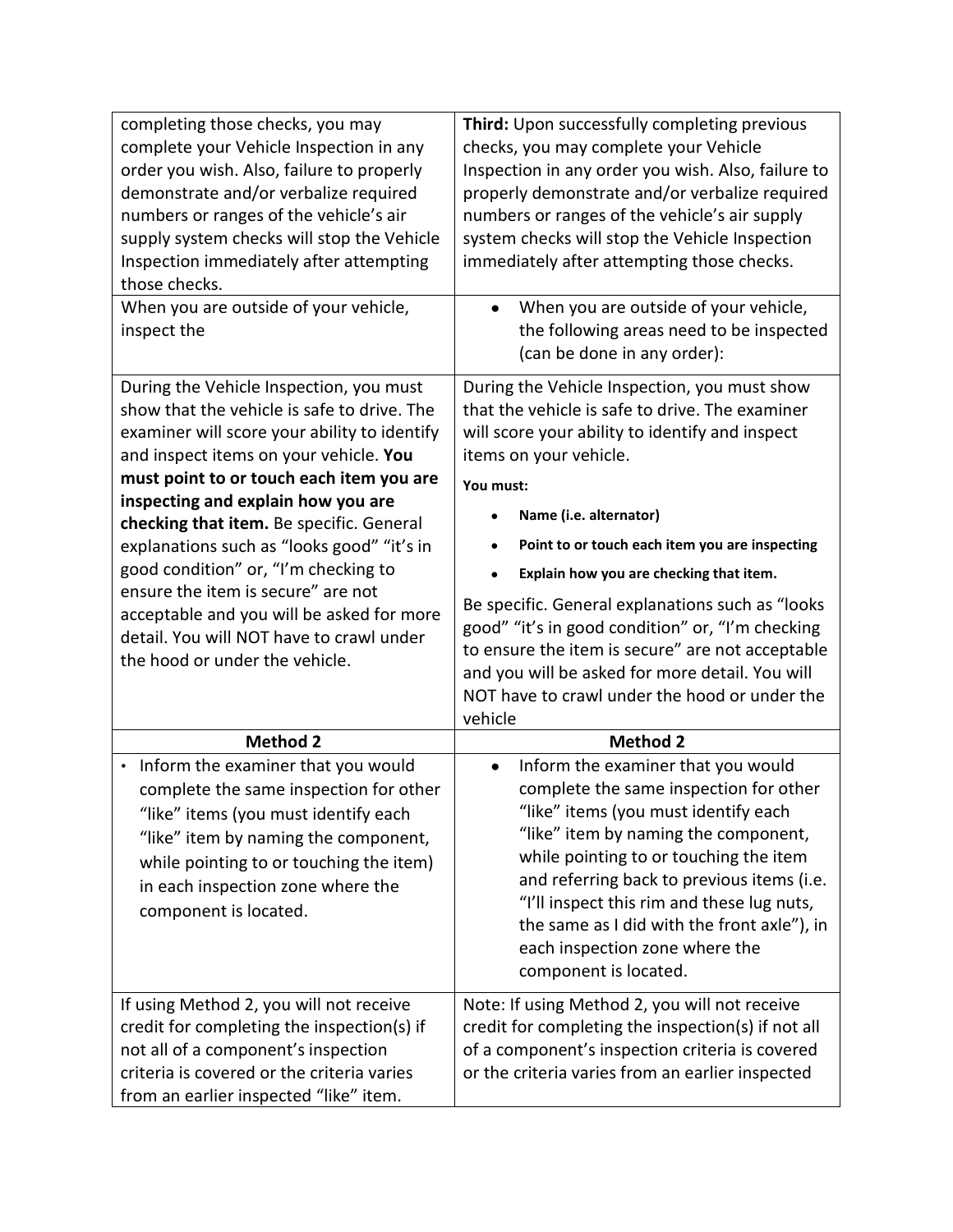|                          | "like" item. You also will not receive credit for<br>not identifying and/or locating the items.                                                                                                                                                                                                                                                                                                                                                                                                                         |
|--------------------------|-------------------------------------------------------------------------------------------------------------------------------------------------------------------------------------------------------------------------------------------------------------------------------------------------------------------------------------------------------------------------------------------------------------------------------------------------------------------------------------------------------------------------|
| <b>Equipment Failure</b> | <b>Equipment Failure</b>                                                                                                                                                                                                                                                                                                                                                                                                                                                                                                |
| Not in this version      | <b>ADDED</b>                                                                                                                                                                                                                                                                                                                                                                                                                                                                                                            |
|                          | DEF indicators show below 1/8 of a tank                                                                                                                                                                                                                                                                                                                                                                                                                                                                                 |
|                          | REGEN warning lights are on                                                                                                                                                                                                                                                                                                                                                                                                                                                                                             |
|                          | <b>Note: Regarding DPF (Diesel Particulate Filter)</b><br><b>REGEN</b><br>What is a forced regeneration?<br>A forced regen occurs when soot builds up<br>inside the diesel particulate filter (DPF) to the<br>point that the vehicle is no longer operable.<br>When this happens, a driver has to pull over and<br>initiate a self-cleaning process that can take up<br>to 40 minutes - valuable time that could have<br>been spent on the road. Feb 19, 2019<br>How long does a forced Regen take?<br>20 to 40 minutes |
|                          | The regeneration process takes anywhere from<br>20 to 40 minutes to complete. During that time<br>your engine RPM will increase, but it will return<br>to normal when regen is done. You may also see<br>the High Exhaust System Temperature (HEST)<br>light, which simply means what the name<br>indicates. Sep 3, 2014                                                                                                                                                                                                |
|                          | How often should I Regen my truck?<br>Depending on your driving, active regeneration<br>may happen as often as once a day. If you do a<br>lot of stop and go, it can happen even<br>more often. Frequency depends on duty cycle<br>and how much soot collects - as often as once a<br>day or every other day An active regeneration<br>could take up to one-half hour or more. Jun 22,<br>2016                                                                                                                          |
|                          | Can a blocked DPF cause turbo failure?<br>"Constant short distances are not good for<br>the turbo or exhaust system." To help<br>prevent turbo failure caused by DPFs:<br>This can replicate the environment of a blocked<br>DPF. If the DPF is blocked, always replace<br>the turbocharger core assembly to prevent<br>possible oil leaks.                                                                                                                                                                             |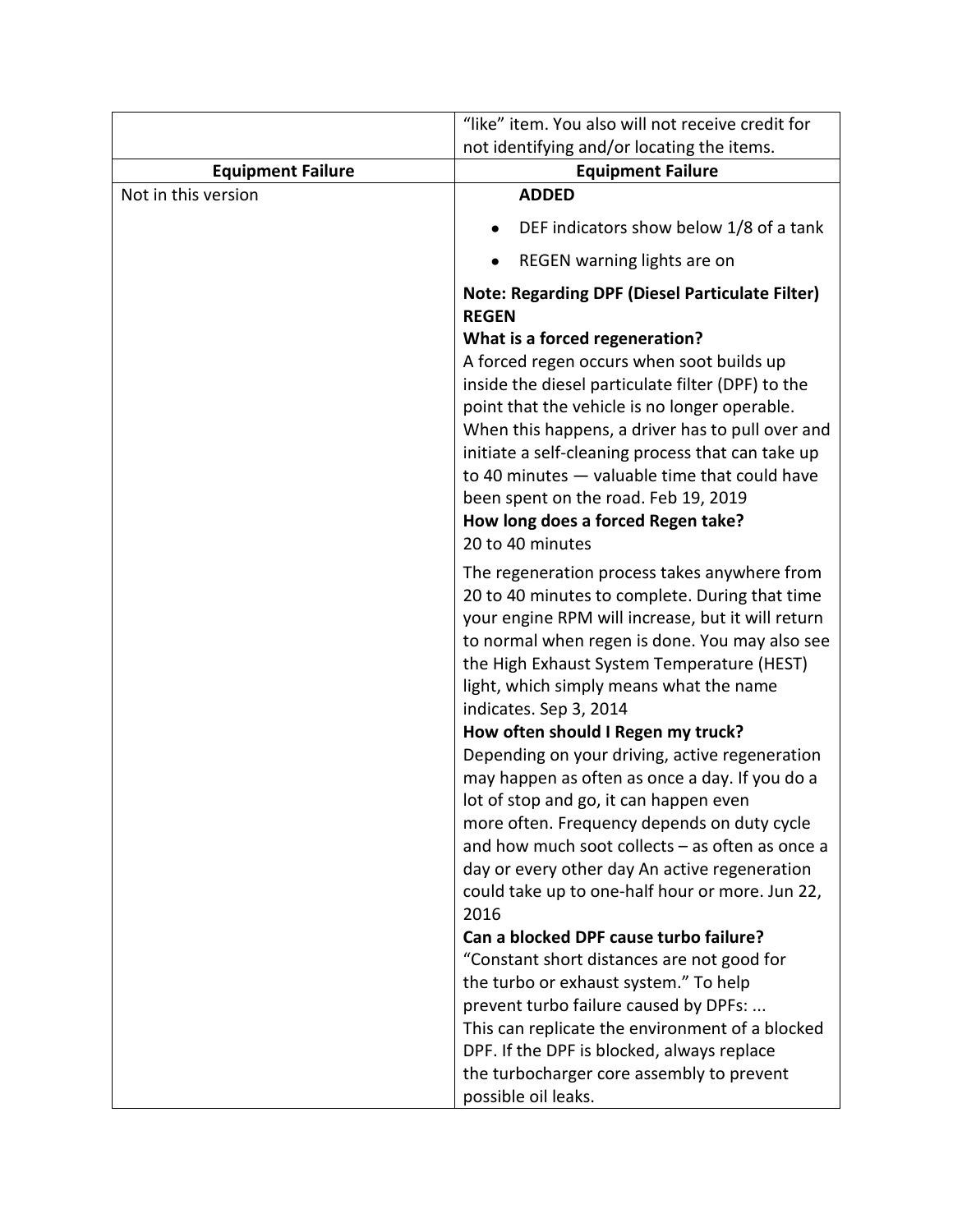| <b>Fuel system</b>                                                                                                                                                         | <b>Fuel and DEF tanks</b>                                                                                                                                                                                                                                      |
|----------------------------------------------------------------------------------------------------------------------------------------------------------------------------|----------------------------------------------------------------------------------------------------------------------------------------------------------------------------------------------------------------------------------------------------------------|
| Vehicle doors, driver and passenger<br>Doors damaged to an extent that would<br>make them difficult to open in an<br>emergency, or door(s) that will not<br>properly close | <b>Driver and passenger doors</b><br>Doors damaged to an extent that would make<br>them difficult to open or door(s) that will not<br>properly close.                                                                                                          |
| 11.4 - External/Internal Inspection (All<br><b>Vehicles)</b>                                                                                                               | 11.4 - External/Internal Inspection (All<br><b>Vehicles)</b>                                                                                                                                                                                                   |
| <b>Coolant Level</b><br>Inspect reservoir sight glass, or<br>(If engine is not hot), remove radiator<br>$\bullet$<br>cap and check for visible coolant level.              | <b>Coolant Level</b><br>Inspect reservoir sight glass, or how to<br>check when there is not a sight glass by<br>explaining to the examiner that you<br>would remove the radiator cap and<br>check for visible coolant level and it is at<br>an adequate level. |
|                                                                                                                                                                            | Note: Explanation only, do NOT remove the<br>radiator cap.                                                                                                                                                                                                     |
| <b>Engine Compartment Unit/Belts</b>                                                                                                                                       | <b>Engine Compartment Unit/Belts</b>                                                                                                                                                                                                                           |
| NOT IN 2017 Version                                                                                                                                                        | <b>Hydraulic Brake Master Cylinder and</b><br>$\bullet$<br>brake fluid (When equipped):                                                                                                                                                                        |
|                                                                                                                                                                            | Brake fluid is at adequate fluid level<br>$\circ$<br>which must be in between the add<br>and full mark                                                                                                                                                         |
| Note: If any of the components listed<br>above are not belt driven, you must:<br>• Tell the examiner which component(s)<br>are not belt driven.                            | Make sure all components (air compressor,<br>alternator, power steering unit, water pump<br>and if applicable hydraulic brake master<br>cylinder) are:                                                                                                         |
| Make sure all component(s) are<br>operating properly, are not damaged or<br>leaking, and are mounted securely.                                                             | Operating properly,                                                                                                                                                                                                                                            |
|                                                                                                                                                                            | Not damaged or leaking,                                                                                                                                                                                                                                        |
|                                                                                                                                                                            | Mounted securely.                                                                                                                                                                                                                                              |
|                                                                                                                                                                            | Identifies and checks all belts are:                                                                                                                                                                                                                           |
|                                                                                                                                                                            | Not frayed/loose fibers,                                                                                                                                                                                                                                       |
|                                                                                                                                                                            | No cracks, no signs of wear,                                                                                                                                                                                                                                   |
|                                                                                                                                                                            | Deflects no more than 1/2 to 3/4 inch,<br>(explain not physically check).                                                                                                                                                                                      |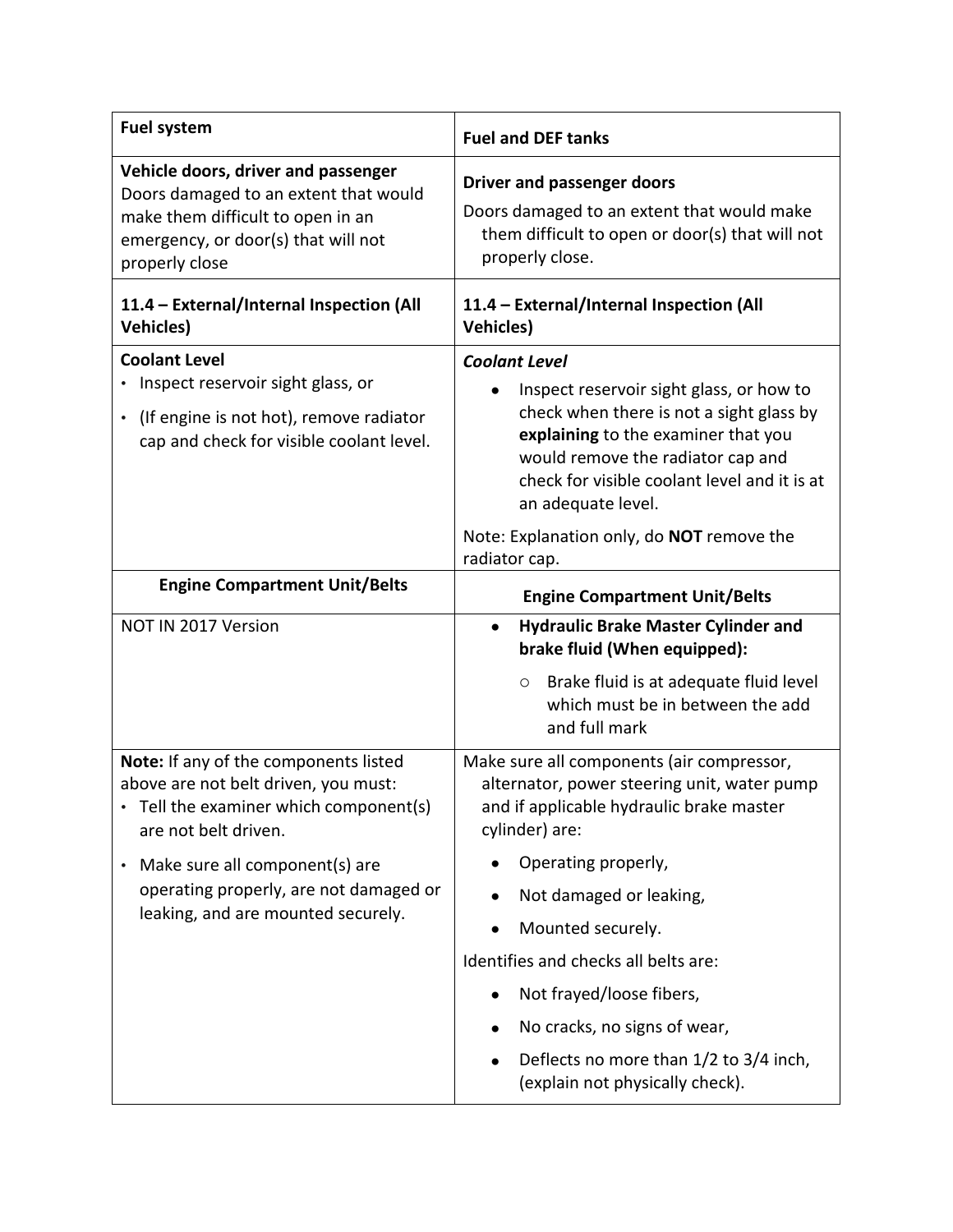|                                                                             | Note: If any of the components listed in Engine<br>Compartment Unit/Belts are belt driven or gear<br>driven, you must tell the examiner which<br>component(s): |
|-----------------------------------------------------------------------------|----------------------------------------------------------------------------------------------------------------------------------------------------------------|
|                                                                             | Are belt driven or gear driven,<br>$\bullet$                                                                                                                   |
|                                                                             | Which belt drives which component.<br>$\bullet$                                                                                                                |
| <b>Safe Start</b>                                                           | <b>Safe Start</b>                                                                                                                                              |
| Depress clutch.                                                             | Depress clutch.                                                                                                                                                |
| Place gearshift lever in neutral (or park,<br>for automatic transmissions). | Place gearshift lever in neutral (or park,<br>for automatic transmissions).                                                                                    |
| Start engine, then release clutch slowly.                                   | Start engine, then release clutch slowly.<br>Make sure you are checking all ABS lights<br>(dashboard and exterior) and if<br>applicable DEF light.             |
| <b>Temperature Gauge</b>                                                    | <b>Water/Coolant Temperature Gauge</b>                                                                                                                         |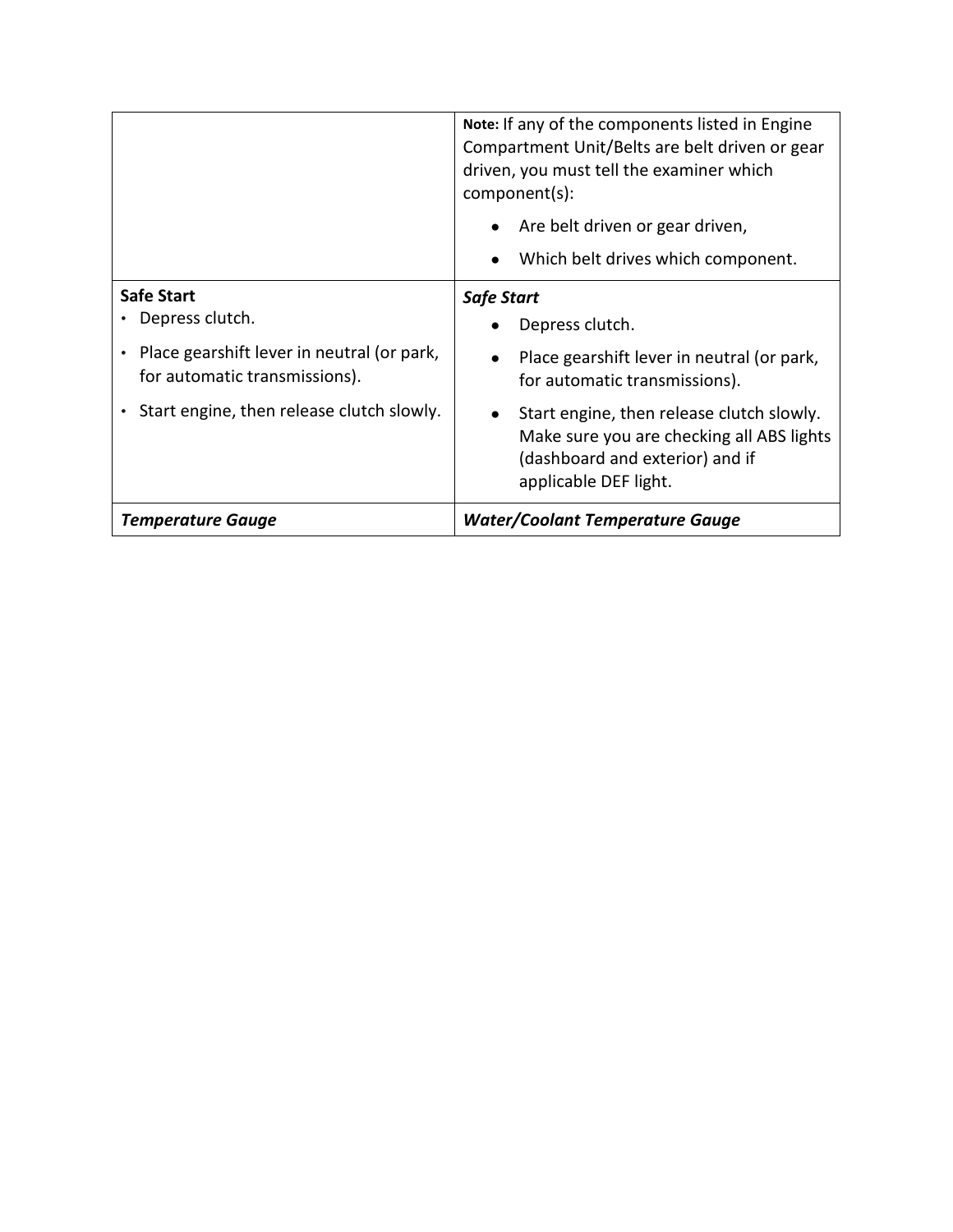| Ammeter/Voltmeter<br>• Check that gauge shows alternator<br>and/or generator is charging or that                                                                                          | Ammeter/Voltmeter<br>With key on and engine running, check<br>that gauge shows alternator/voltmeter is                                                                                                                                                                                                                                                                                                                                                                                                                                                                                                                   |
|-------------------------------------------------------------------------------------------------------------------------------------------------------------------------------------------|--------------------------------------------------------------------------------------------------------------------------------------------------------------------------------------------------------------------------------------------------------------------------------------------------------------------------------------------------------------------------------------------------------------------------------------------------------------------------------------------------------------------------------------------------------------------------------------------------------------------------|
| warning light is off.                                                                                                                                                                     | charging or that warning light is off.                                                                                                                                                                                                                                                                                                                                                                                                                                                                                                                                                                                   |
| <b>Mirrors and Windshield</b><br>Mirrors should be clean and adjusted<br>properly.<br>Windshield should be clean with no<br>illegal stickers, no obstructions, or<br>damage to the glass. | <b>Mirrors and Windshield</b><br>All Mirrors (internal and external) should<br>$\bullet$<br>be clean, securely mounted, no loose<br>fittings and brackets, no damage, no<br>illegal stickers, and adjusted properly<br>Windshield should be clean with no illegal<br>stickers, no obstructions, or damage to the<br>glass.                                                                                                                                                                                                                                                                                               |
| <b>Emergency Equipment</b><br>Note: If the vehicle is not equipped with<br>electrical fuses, you must mention this to<br>the examiner                                                     | <b>Emergency Equipment</b><br>Note: If the vehicle is not equipped with<br>electrical fuses, you must mention "vehicle is<br>equipped with circuit breakers" to the examiner                                                                                                                                                                                                                                                                                                                                                                                                                                             |
| <b>Wipers/Washers</b><br>Check that wiper arms and blades are<br>secure, not damaged, and operate<br>smoothly.<br>If equipped, windshield washers must                                    | <b>Wipers/Washers</b><br>Check that wiper arms and blades are<br>secure, not damaged, and operate<br>smoothly (demonstration).<br>If equipped, windshield washers must                                                                                                                                                                                                                                                                                                                                                                                                                                                   |
| operate correctly                                                                                                                                                                         | operate correctly (demonstration).                                                                                                                                                                                                                                                                                                                                                                                                                                                                                                                                                                                       |
| <b>Lighting Indicators</b><br>Anti-lock Braking System (ABS) indicator                                                                                                                    | <b>Lighting Indicators</b><br>Anti-lock Braking System (ABS) indicator.<br>When starting the engine, the applicant<br>checks the dashboard to ensure the ABS<br>lighting indicator illuminates and then<br>promptly turns off. If the ABS lighting<br>indicator remains illuminated the ABS is<br>not functioning properly and needs to be<br>serviced (not a reason for equipment<br>failure).<br>For combination vehicles only,<br>$\circ$<br>check the ABS light on the rear<br>driver's side of the trailer. If the<br>ABS light is illuminated, the ABS is<br>not functioning properly and<br>needs to be serviced. |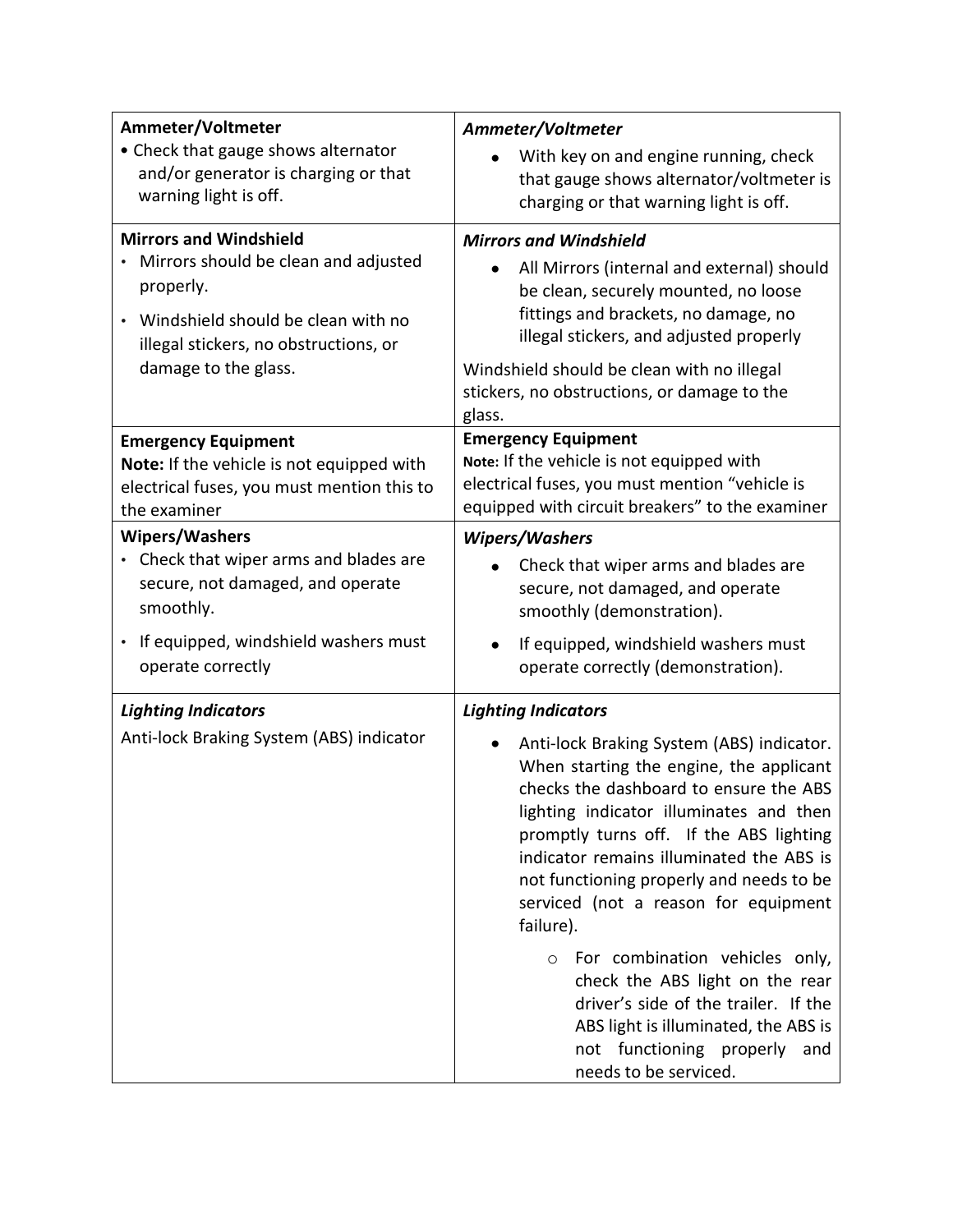|                                                                                                                                 | Note: ABS light(s) (when applicable) need to be<br>checked during the safety start.                                                                               |
|---------------------------------------------------------------------------------------------------------------------------------|-------------------------------------------------------------------------------------------------------------------------------------------------------------------|
| NOT IN 2017 Version                                                                                                             | <b>DEF warning lights</b>                                                                                                                                         |
|                                                                                                                                 | Checks that DEF lights do not show<br>$\bullet$<br>below 1/8 of a tank. If it shows below<br>1/8 of a tank, reason for equipment<br>failure                       |
|                                                                                                                                 | <b>Regen indicators</b>                                                                                                                                           |
|                                                                                                                                 | Regen indicators showing a regen process<br>needed (any warning light will cause an<br>equipment failure).                                                        |
| Lights/Reflectors/Reflector Tape<br><b>Condition</b><br>• Check that all external lights and<br>reflective equipment are clean, | Lights/Reflectors/Reflector Tape Condition<br>Check that all (must locate, at the front,<br>at the side and at the rear(s) external<br>lights and reflectors are: |
| functional, and the proper color for<br>their location.                                                                         | clean,                                                                                                                                                            |
|                                                                                                                                 | not missing or broken                                                                                                                                             |
|                                                                                                                                 | proper color for their<br>location.                                                                                                                               |
| Heater/Defroster                                                                                                                | Heater/Defroster                                                                                                                                                  |
| • Test that the heater and defroster<br>work.                                                                                   | Demonstrates and describes how the driver<br>heater and defroster work                                                                                            |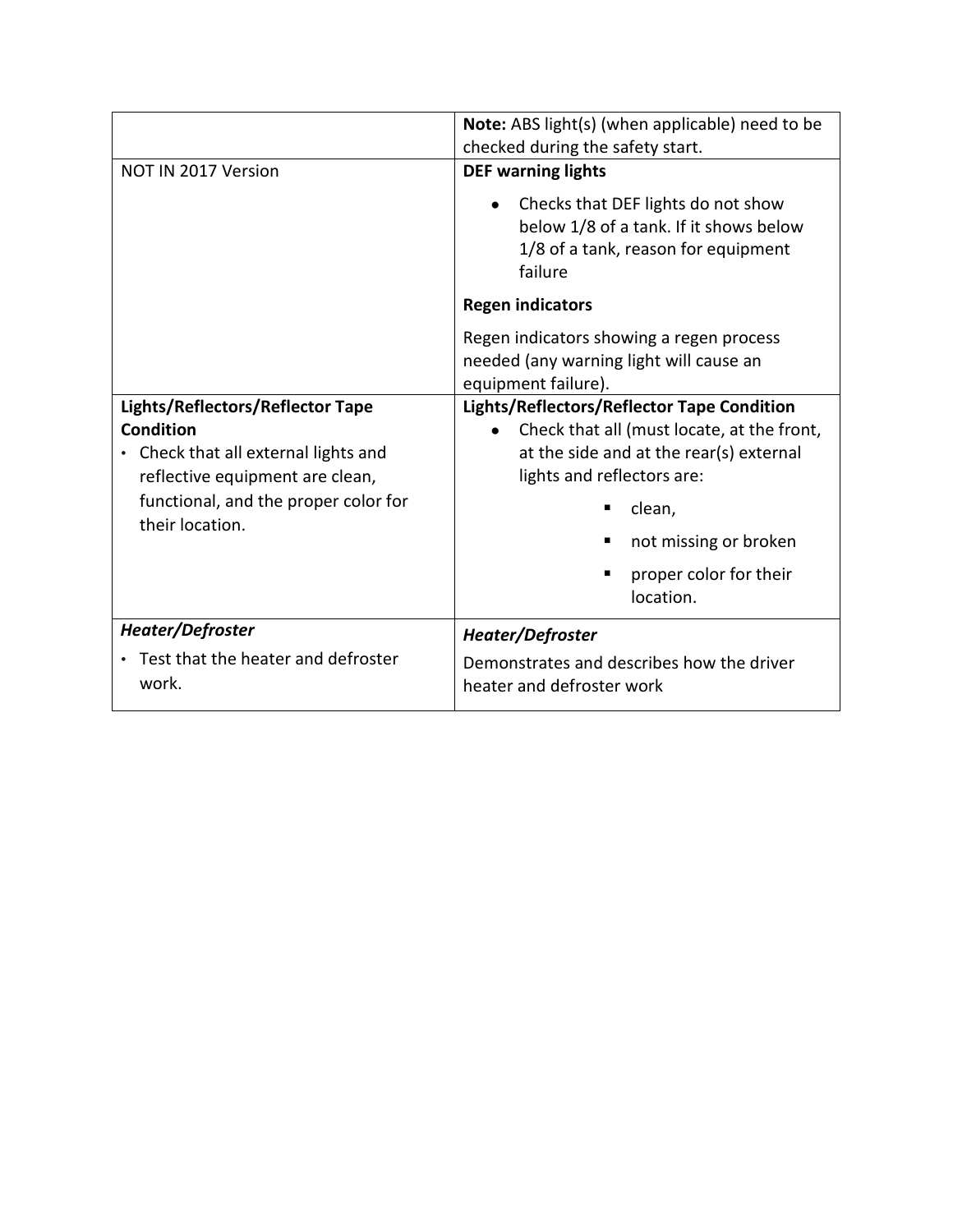| <b>Parking Brake Check</b>                                                                                                                                                                                                                                                                                                                                                                                                                           | <b>Parking Brake Check</b>                                                                                                                                                                                                                                                                                                                                                                                                                                                                                                           |
|------------------------------------------------------------------------------------------------------------------------------------------------------------------------------------------------------------------------------------------------------------------------------------------------------------------------------------------------------------------------------------------------------------------------------------------------------|--------------------------------------------------------------------------------------------------------------------------------------------------------------------------------------------------------------------------------------------------------------------------------------------------------------------------------------------------------------------------------------------------------------------------------------------------------------------------------------------------------------------------------------|
| With the parking brake engaged (trailer<br>brakes released on combination vehicles),<br>check that the parking brake will hold<br>vehicle by gently trying to pull forward<br>with parking brake on.<br>With the parking brake released and the<br>trailer parking brake engaged<br>(combination vehicles only), check that<br>the trailer parking brake will hold vehicle<br>by gently trying to pull forward with the<br>trailer parking brake on. | Air pressure needs to be at an adequate<br>level (enough to release the spring<br>brakes).<br>With the parking brake engaged (trailer<br>brakes released on combination<br>vehicles), check that the parking brake<br>will hold vehicle by trying to pull forward<br>with parking brake on.<br>With the parking brake released and the<br>trailer parking brake engaged<br>(combination vehicles only), check that<br>the trailer parking brake will hold vehicle<br>by trying to pull forward with the trailer<br>parking brake on. |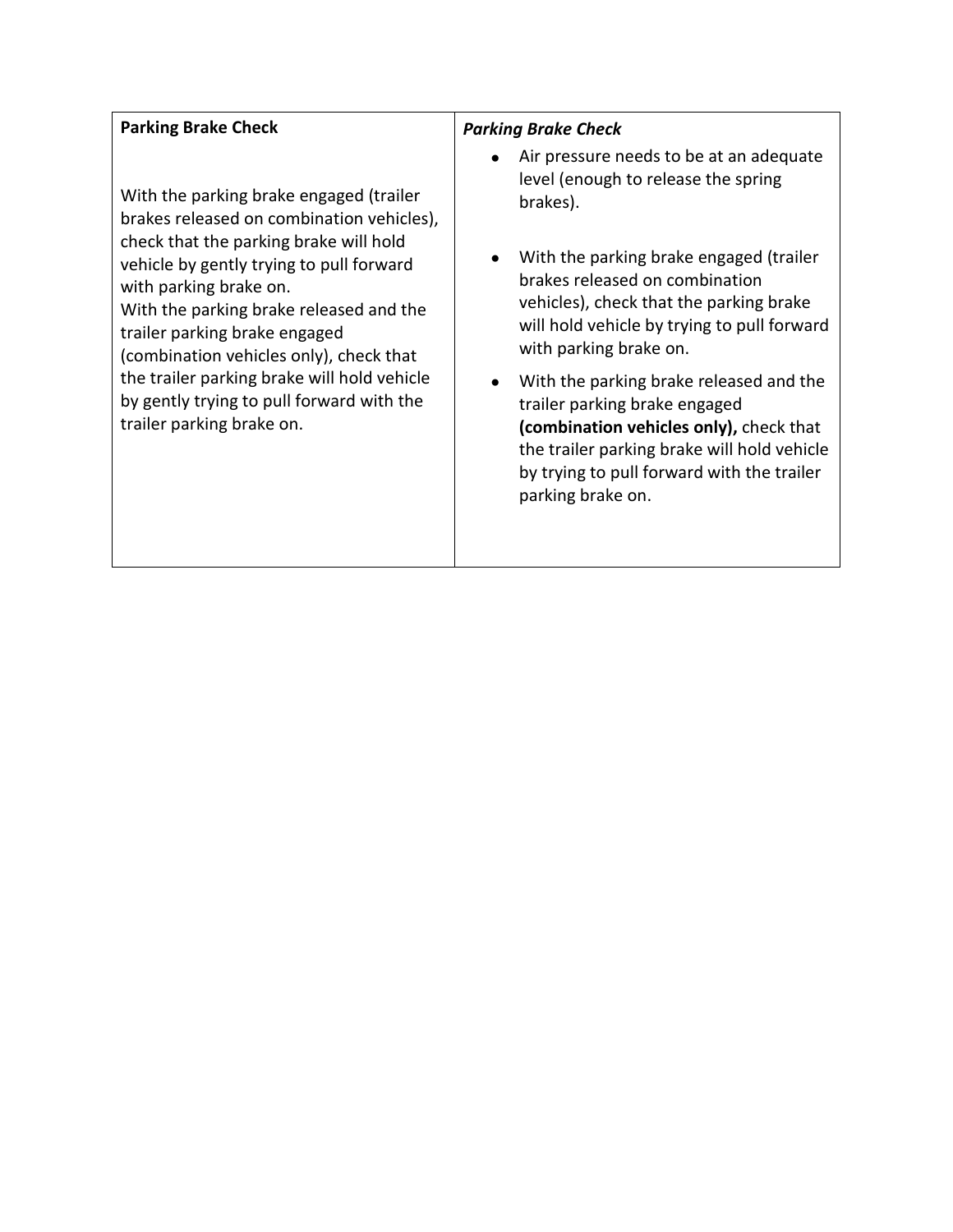| <b>Hydraulic Brake Check</b>                                                                                                                                                                                                                                                                                                           | <b>Hydraulic Brake Check</b>                                                                                                                                                                                                                                                                                                            |
|----------------------------------------------------------------------------------------------------------------------------------------------------------------------------------------------------------------------------------------------------------------------------------------------------------------------------------------|-----------------------------------------------------------------------------------------------------------------------------------------------------------------------------------------------------------------------------------------------------------------------------------------------------------------------------------------|
| Pump the brake pedal three times, then<br>hold it down for five seconds. The brake<br>pedal should not move (depress) during<br>the five seconds.<br>If equipped with a hydraulic brake reserve<br>(back-up) system, with the key off,<br>depress the brake pedal and listen for the<br>sound of the reserve system electric<br>motor. | With the engine running, pump the<br>brake pedal three times, then hold it<br>down for five seconds. The brake pedal<br>should not move (depress) during the<br>five seconds.<br>Note: Must tell the examiner "pedal did not<br>move".<br>If equipped with a hydraulic brake reserve<br>(back-up) system, with the key off, depress the |
|                                                                                                                                                                                                                                                                                                                                        | brake pedal and listen for the sound of the<br>reserve system electric motor.                                                                                                                                                                                                                                                           |
|                                                                                                                                                                                                                                                                                                                                        | Note: Examiner will ask you, after you<br>completed the Hydraulic Brake check,<br>"Have you completed the Hydraulic Brake<br>check".                                                                                                                                                                                                    |
|                                                                                                                                                                                                                                                                                                                                        | Note: Failure to perform the hydraulic<br>brake check correctly will result in an<br>Automatic Disqualification of the Vehicle<br>Inspection test.                                                                                                                                                                                      |
|                                                                                                                                                                                                                                                                                                                                        | Note: When you think you performed it<br>$\bullet$<br>incorrectly, you have the option to start<br>over again. You will need to start from<br>the beginning of the Hydraulic brake<br>check. The examiner will re-read the<br>instructions again.                                                                                       |
| Air Brake Check (Air Brake Equipped                                                                                                                                                                                                                                                                                                    | Air Supply System Check (Air Brake Equipped                                                                                                                                                                                                                                                                                             |
| <b>Vehicles Only)</b>                                                                                                                                                                                                                                                                                                                  | <b>Vehicles Only)</b>                                                                                                                                                                                                                                                                                                                   |
| Failure to perform all three components of<br>the air brake check correctly will result in<br>an Automatic Disqualification of the<br>Vehicle Inspection test. Air brake safety<br>devices vary. However, this procedure is                                                                                                            | Failure to perform all three components of the<br>air supply system check correctly in a single<br>attempt will result in an Automatic<br>Disqualification of the Vehicle Inspection test.<br>Air brake safety devices vary. However, this                                                                                              |
| designed to see that any safety device                                                                                                                                                                                                                                                                                                 | procedure is designed to see that any safety                                                                                                                                                                                                                                                                                            |
| operates correctly as air pressure drops<br>from normal to a low air condition. For                                                                                                                                                                                                                                                    | device operates correctly as air pressure drops<br>from normal to a low air condition. For safety                                                                                                                                                                                                                                       |
| safety purposes, in areas where an incline                                                                                                                                                                                                                                                                                             | purposes, in areas where an incline is present,                                                                                                                                                                                                                                                                                         |
| is present, you will use wheel chocks                                                                                                                                                                                                                                                                                                  | you will use wheel chocks during the air                                                                                                                                                                                                                                                                                                |
| during the air brake check. The proper                                                                                                                                                                                                                                                                                                 | brake check. The proper procedures for                                                                                                                                                                                                                                                                                                  |
| procedures for inspecting the air brake                                                                                                                                                                                                                                                                                                | inspecting the air brake system are as follows:                                                                                                                                                                                                                                                                                         |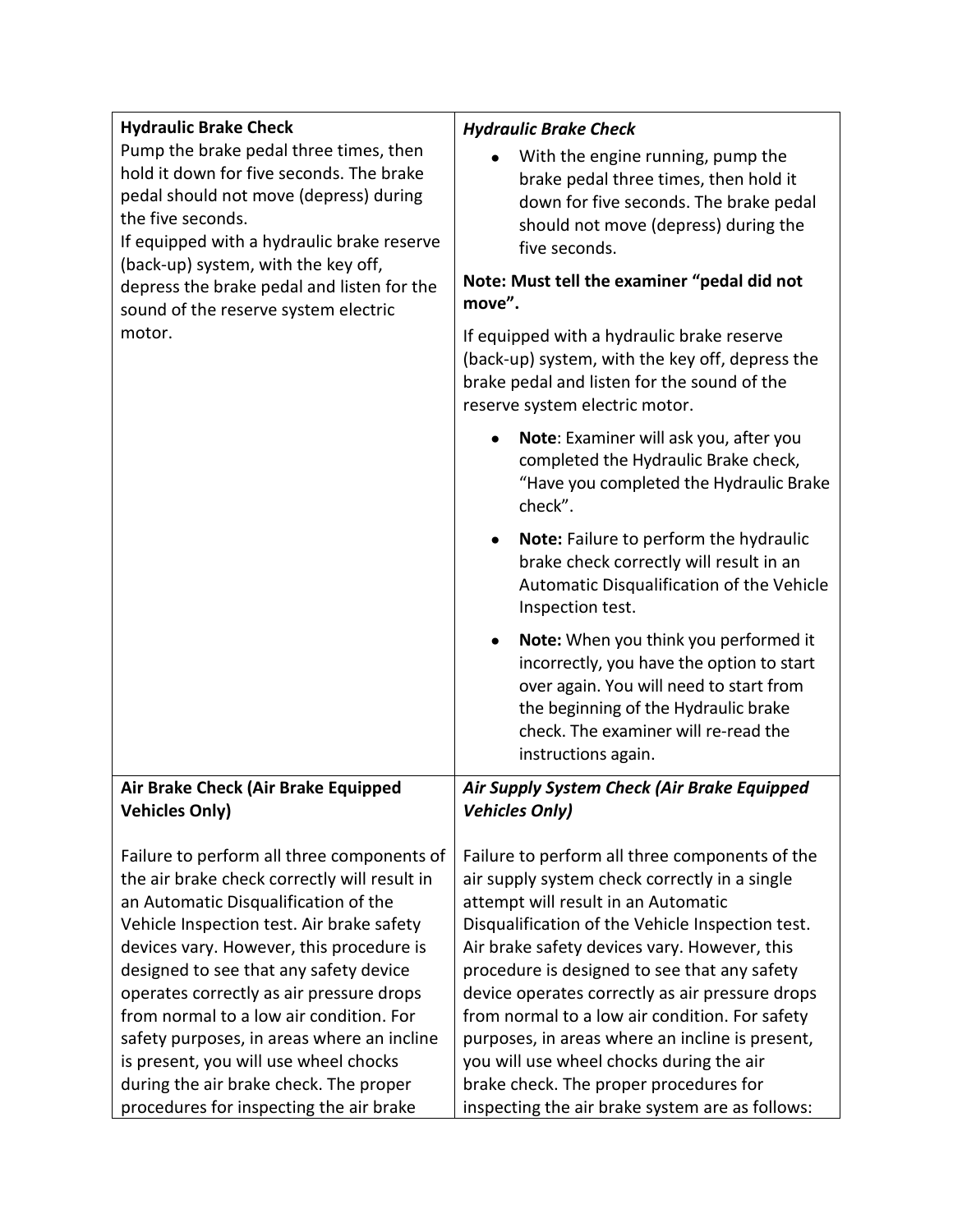system are as follows: Note: If the vehicle is equipped with electronic gauges, the electrical power must be in the "on" or "battery charge" position during this test. You must demonstrate and verbalize the following: • Note: This test must be started with air pressure less than 90 psi to visually see the needle move as air pressure builds. • With the air pressure built up to governor cutoff (approximately 120–140 psi or manufacturer's specification), shut off the engine, chock your wheels if necessary, release the parking brake (all vehicles), and the tractor protection valve (combination vehicles) and fully apply the foot brake. Hold the foot brake for one minute after stabilization of the air gauge. Check the air gauge to see that the air pressure drops no more than three pounds in one minute (single vehicle) or no more than four pounds in one minute (combination vehicles). • Note: You must tell the examiner what the air leakage rate is for the type of vehicle you are operating, or you will be automatically disqualified. • Without re-starting the engine, turn electrical power to the "on" or "battery charge" position. Begin fanning off the air pressure by applying and releasing the foot brake. Low air warning devices (buzzer, light, or flag) should activate before air pressure drops below 60 psi. Note: You must tell the examiner that the Low Air Warning device must activate at 60 psi or above or you will be automatically disqualified 11-14 • Continue to fan off the air pressure. At approximately 40 psi on a tractor-trailer combination vehicle the tractor protection valve and parking brake valves should close (pop out). On other combination vehicle types and single vehicle types, the parking brake valve should close (pop out).

**Note:** If the vehicle is equipped with electronic gauges, the electrical power must be in the "on" or "battery charge" position for all three checks during this test.

You must demonstrate and verbalize the following

(in the order listed below):

**Note:** Prior to any brakes being released the air governor must cut out. This test should be started with air pressure less than 90 psi to visually see the needle move as air pressure builds to cutoff.

**Note:** Before you start this exercise, you must tell the examiner what the correct air leakage rate is for the type of vehicle(s) you are testing in, or you will be automatically disqualified at the conclusion of the Air Supply System check,

**1)** With the air pressure built up to governor cutoff (approximately 120 – 140 psi), shut off the engine, turn the key to the "on" or "battery charge" position, chock your wheels if necessary, release the parking brake (all vehicles), and the tractor protection valve (combination vehicles) **and fully apply the foot brake**. Hold the foot brake for one minute after stabilization of the air gauge. Check the air gauge to see that the air pressure drops no more than three pounds in one minute (single vehicle) or no more than four pounds in one minute (combination vehicles).

**Note:** For a Class A combination vehicle: if the power unit is equipped with air brakes and the trailer is equipped with electric/surge brakes, the pressure drop should be no more than three psi in one minute. The applicant must specify the correct leakage rate for the type of vehicle they are operating and apply full brake pedal pressure for one minute.

**2)** Key needs to remain to the "on" or "battery charge" position (cannot start the engine). Begin fanning off the air pressure by applying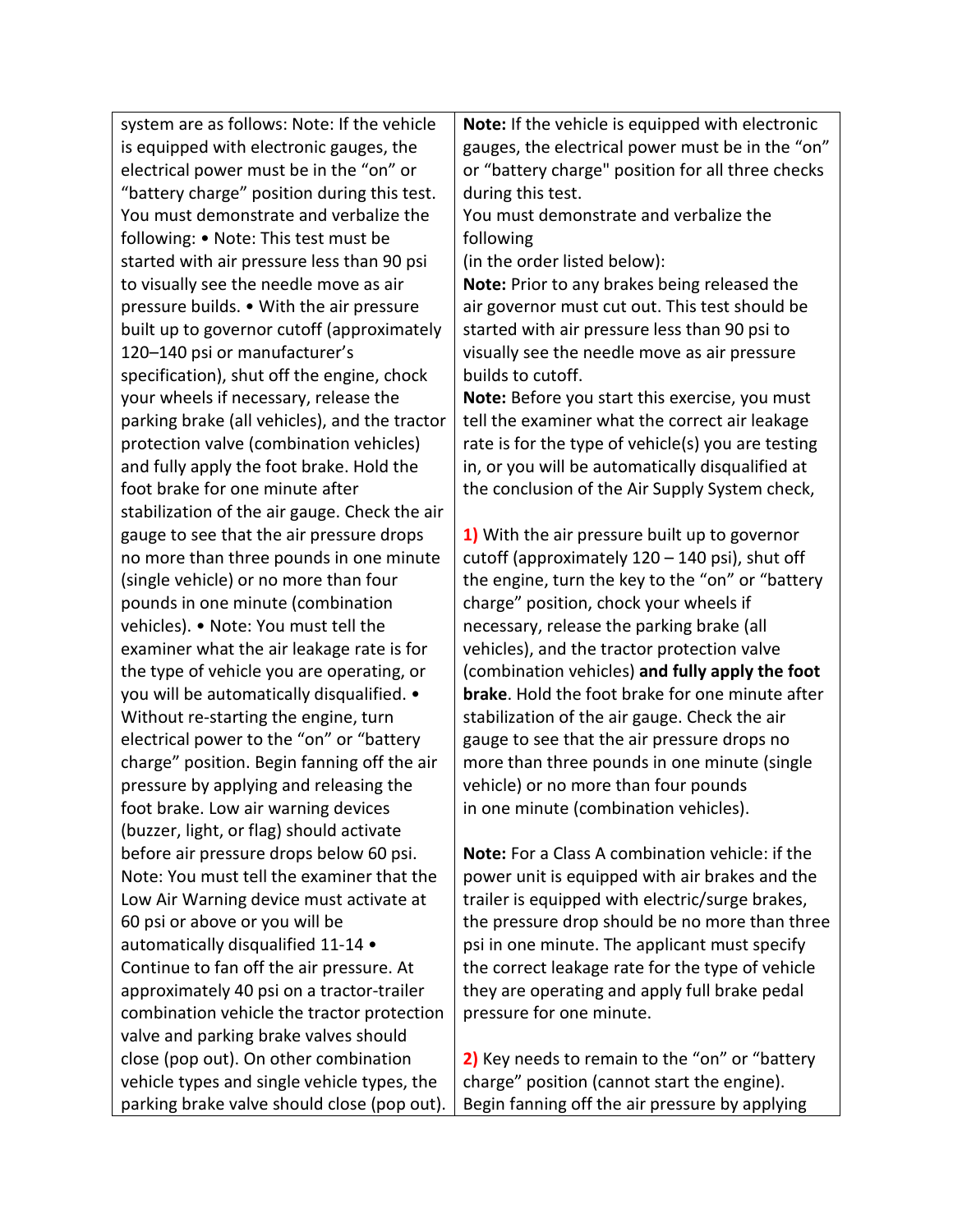• Note: You must tell the examiner that the tractor protection valve and parking brake (combination vehicle) or parking brake (single vehicle) must close (pop out) at approximately 40 psi and state the psi at which any valves pop out or you will be automatically disqualified. Note: Not performing and verbalizing the above steps in the correct sequence in a single attempt will result in an automatic disqualification.

and releasing the foot brake. Low air warning devices (buzzer, light, or flag) should activate before air pressure drops below 55 psi.

**Note:** You must tell the examiner that the Low Air Warning light and/or alarms must activate before it drops below 55 psi. Verbalizing this incorrectly will cause you to be automatically disqualified at the conclusion of the Air Supply System check.

**3)** Key needs to remain to the "on" or "battery charge" position (cannot start the engine). Continue to fan off the air pressure by applying and releasing the foot brake. At approximately 40 psi on a trailer combination vehicle the tractor protection valve and parking brake valves

should close (pop out). On other combination vehicle types and single vehicle types, the parking brake valve should close (pop out).

**Note:** You must tell the examiner that the tractor protection valve and parking brake (combination vehicle) or parking brake (single vehicle) must close (pop out) at approximately 40 psi before you start this exercise,

**Note: you must tell the examiner the exact psi(s) at which the valve(s) "popped" out** or you will be automatically disqualified at the conclusion of the Air Supply System checks.

**Note:** Not performing and verbalizing the above steps in the correct sequence in a single attempt will result in an *automatic disqualification. Examiner will ask you, after you completed the Air Supply Systems checks, "Have you* completed the Air Supply System checks".

**Note: If you think you performed it incorrectly, you have the option to start over again. You will need to start from the beginning of the Air**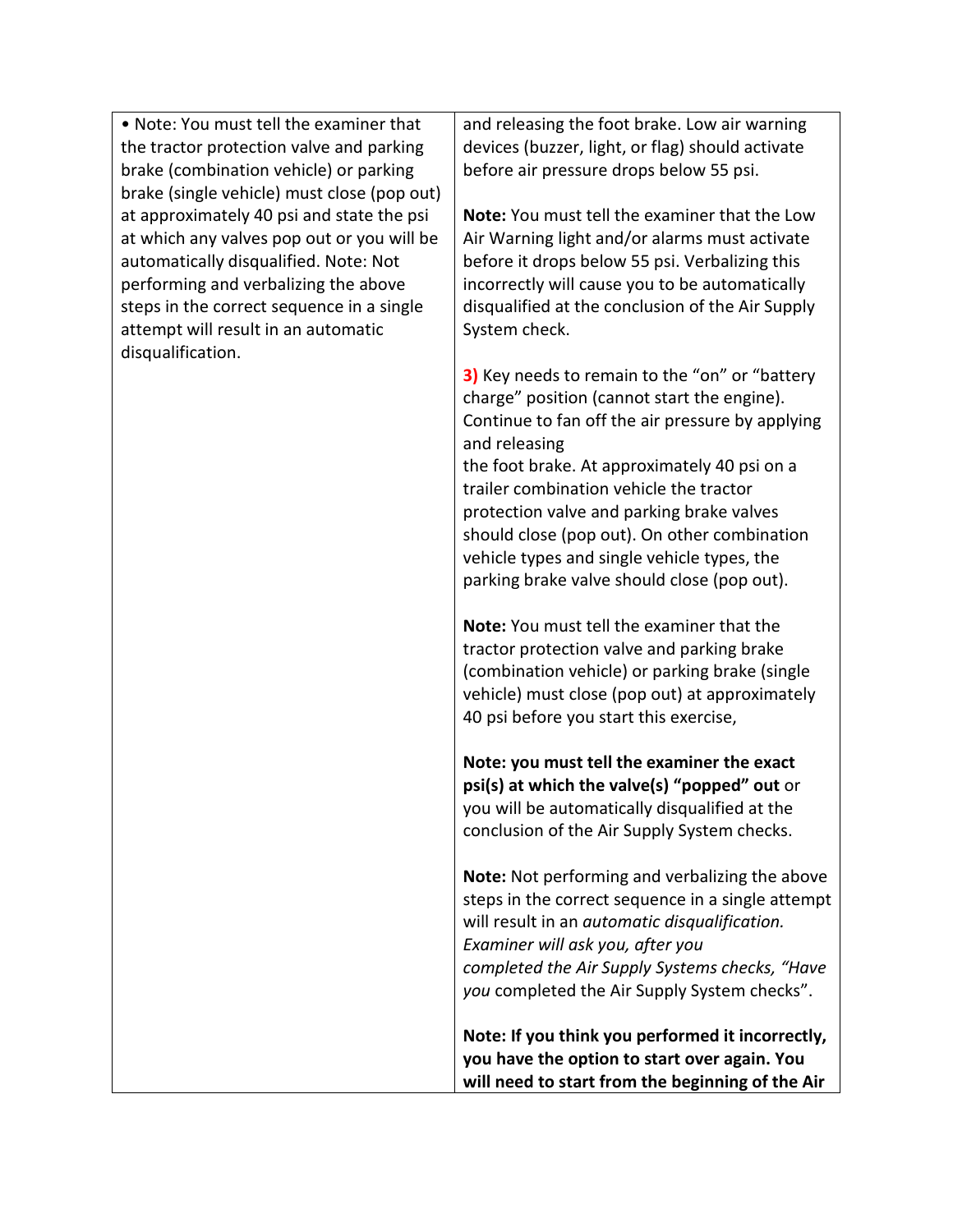|                                                                                                                                                                                                                                  | Supply Systems checks and perform all three<br>checks in the correct<br>order and perform them correctly in a single<br>attempt. The examiner will re-read the<br>instructions again.                                                                                                                                                                                                                                                                                                                                                                                                                                                                                                                       |
|----------------------------------------------------------------------------------------------------------------------------------------------------------------------------------------------------------------------------------|-------------------------------------------------------------------------------------------------------------------------------------------------------------------------------------------------------------------------------------------------------------------------------------------------------------------------------------------------------------------------------------------------------------------------------------------------------------------------------------------------------------------------------------------------------------------------------------------------------------------------------------------------------------------------------------------------------------|
| NOT IN 2017 Version                                                                                                                                                                                                              | <b>Straight Truck (Parking or Maxi-Brakes or DD3)</b>                                                                                                                                                                                                                                                                                                                                                                                                                                                                                                                                                                                                                                                       |
|                                                                                                                                                                                                                                  | Instead of Tractor Protection Valve and/or<br>Parking<br>brake valve check, you will fan down the air<br>pressure<br>and set the parking brake manually when the air<br>pressure drops down below 20 psi. Then start<br>the<br>engine, place the vehicle in a low gear and pull<br>against the brakes. If the brakes do not hold,<br>that<br>would then be an equipment failure.<br>Note: when you think you performed it<br>incorrectly, you have the option to start over<br>again. You will need to start from the<br>beginning of the Air Supply systems check<br>and perform all three checks in the correct<br>order and perform them correctly in a single<br>attempt. The examiner will re-read the |
|                                                                                                                                                                                                                                  | instructions again.                                                                                                                                                                                                                                                                                                                                                                                                                                                                                                                                                                                                                                                                                         |
| <b>Safety Belt</b><br>Check that the safety belt is securely<br>mounted, adjusts, and latches properly<br>and is not ripped or frayed.                                                                                           | <b>Safety Belt</b><br>• Check that the safety belt (and when<br>applicable safety belt extender) is mounted<br>securely.<br>• properly adjusted.<br>• latches properly (demo).<br>• not ripped or frayed.                                                                                                                                                                                                                                                                                                                                                                                                                                                                                                   |
| <b>Steering Box/Hoses</b><br>Check that the steering box is<br>securely mounted and not leaking. Look<br>for any missing nuts, bolts, and cotter<br>keys.<br>Check for power steering fluid<br>leaks or damage to power steering | <b>Steering Box/Hoses</b><br>• Check that the steering box is mounted<br>securely.<br>· Not leaking.<br>• Look for any missing nuts or bolts.<br>o Steering Box Hoses<br><b>2 Not leaking.</b><br><b>7</b> Damaged.                                                                                                                                                                                                                                                                                                                                                                                                                                                                                         |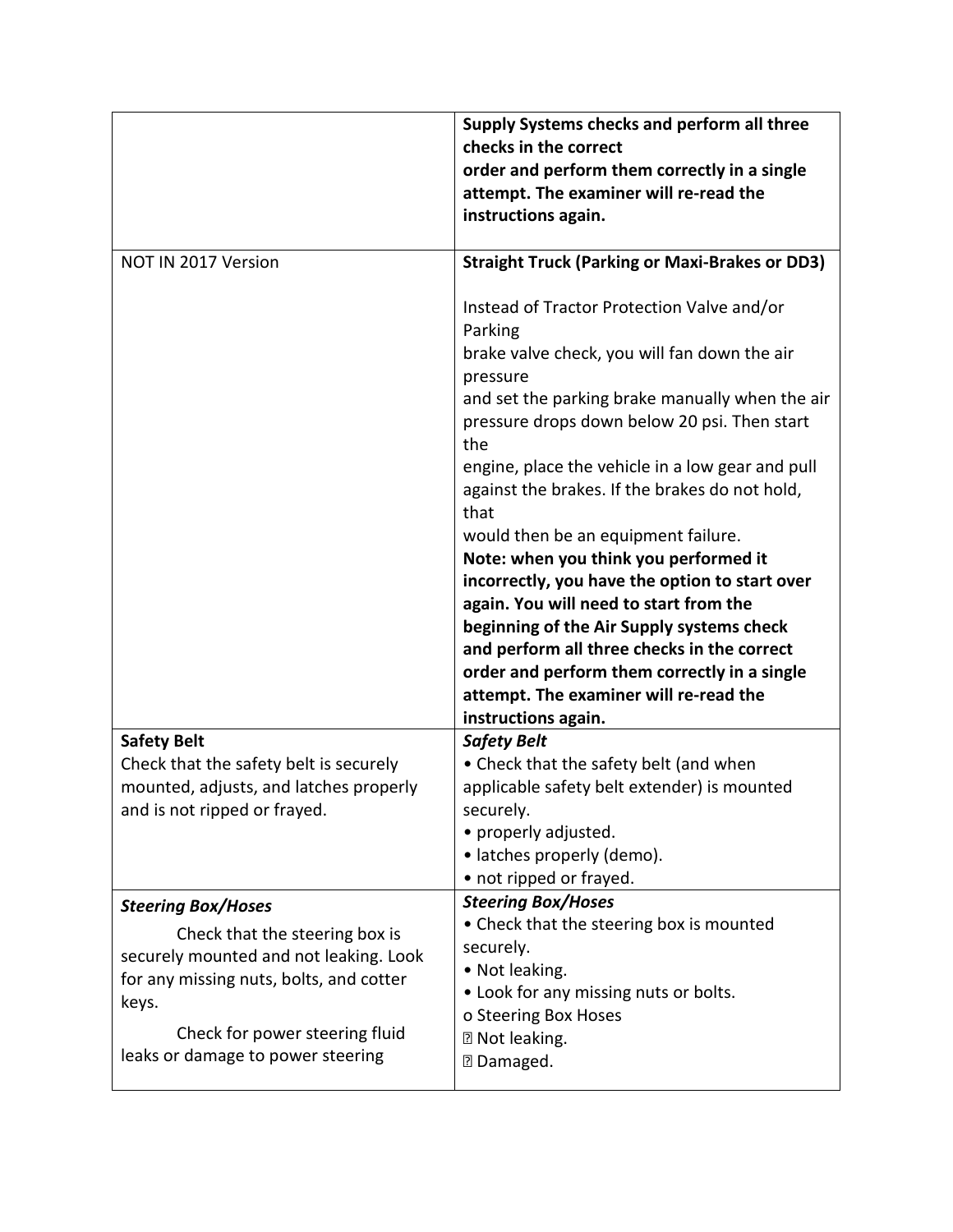| <b>Suspension</b>                                                                                                                                                                                                                                                                        | $11.6.2 -$ Suspension                                                                                                                                                                                                                                                                                                                                                                            |
|------------------------------------------------------------------------------------------------------------------------------------------------------------------------------------------------------------------------------------------------------------------------------------------|--------------------------------------------------------------------------------------------------------------------------------------------------------------------------------------------------------------------------------------------------------------------------------------------------------------------------------------------------------------------------------------------------|
| Springs/Air/Torque                                                                                                                                                                                                                                                                       | Springs/Air/Torque                                                                                                                                                                                                                                                                                                                                                                               |
| Air ride suspension should be checked for<br>damage and leaks.                                                                                                                                                                                                                           | Air bags should be checked for damage and<br>leaks.                                                                                                                                                                                                                                                                                                                                              |
| <b>Mounts</b><br>Look for cracked or broken spring hangers,<br>missing or damaged bushings, and broken,<br>loose, or missing bolts, U-bolts or other<br>axle mounting parts. (The mounts should<br>be checked at each point where they are<br>secured to the vehicle frame and axle[s]). | <b>Spring and/or Air Mounts</b><br>• Checks air bag mounts (bolts) are secure and<br>not damaged.<br>• Checks that spring attachments (brackets,<br>bolts, bushings) are mounted securely.<br>• Checks for cracked or broken spring hangers.<br>• Checks for missing or damaged bushings<br>U-bolts                                                                                              |
|                                                                                                                                                                                                                                                                                          | • Checks for broken or missing.<br>• Checks for securely mounted U-bolts.                                                                                                                                                                                                                                                                                                                        |
| <b>Brakes</b><br><b>Slack Adjustors and Pushrods</b><br>Check slack adjustor and pushrod<br>for bent, broken, lose or missing parts<br>For slack adjustors, the brake<br>pushrod should not move more than one<br>inch (with the brakes released) when<br>pulled by hand.                | 11.6.3 - Brakes<br><b>Slack Adjustors and Pushrods</b><br>• Check slack adjustor and pushrod for bent,<br>broken, lose or missing parts<br>• Mounted securely.<br>• For slack adjustors, the brake pushrod<br>should not move more than one inch (with<br>the brakes released) when pulled by hand                                                                                               |
| <b>Brake Hoses/Lines</b><br>Look for cracked, worn, frayed, or<br>leaking hoses, lines, and couplings. All<br>connections need to be secure and not<br>leaking<br>Check that hoses or lines can<br>supply air/hydraulic fluid.<br><b>Lug Nuts</b>                                        | <b>Brake Hoses/Lines</b><br>. Look for cracked, worn, or frayed.<br>• Leaking hoses and lines.<br>• Hoses or lines can supply air/hydraulic fluid<br>(indicate only which one applies)<br>o Hoses fittings and couplings<br>7 Mounted securely.<br><b>2 Not Leaking</b><br>. If electric brakes: check that electric lines<br>are secure and casing is not worn or<br>cracked<br><b>Lug Nuts</b> |
| Check that all lug nuts are not<br>loose (no rust trails around nuts) and                                                                                                                                                                                                                | • Check that all lug nuts are present.<br>• Not loose.<br>. No rust trails around nuts.                                                                                                                                                                                                                                                                                                          |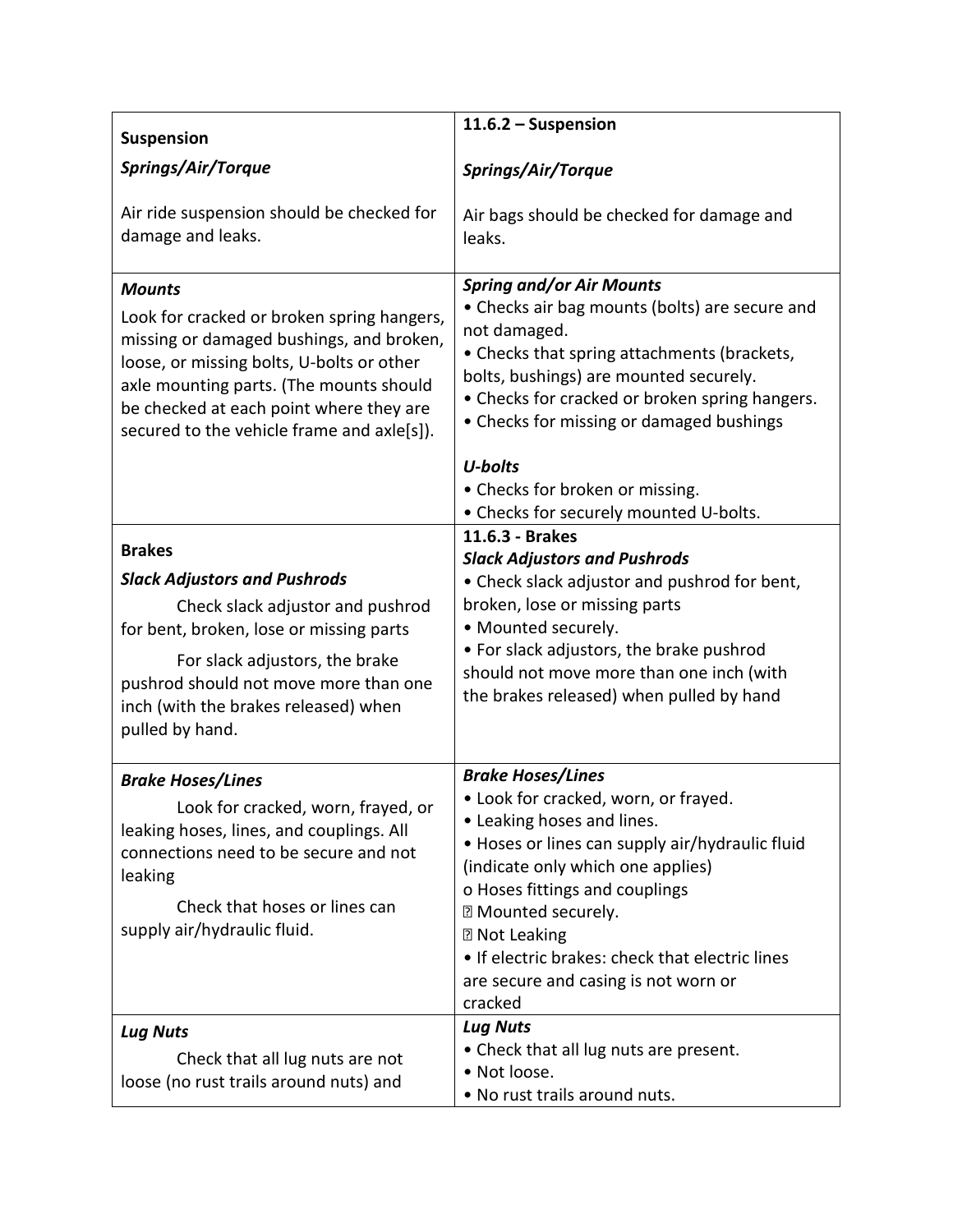| there are no cracks radiating from lug bolt                                     | • Check that there are no cracks radiating                                                     |
|---------------------------------------------------------------------------------|------------------------------------------------------------------------------------------------|
| holes or distortion of the bolt holes                                           | from lug bolt holes or distortion of the bolt                                                  |
|                                                                                 | holes.<br>11.6.5 - Side of Vehicle                                                             |
| <b>Side of Vehicle</b>                                                          | Door(s)/Mirror(s)                                                                              |
| Door(s)/Mirror(s)                                                               | • Demonstrate and verbalize that door(s) are                                                   |
| Check that door(s) are not                                                      | not damaged and that they open and close                                                       |
| damaged and that they open and close                                            | properly.                                                                                      |
| properly.                                                                       | . Hinges should be secure with seals intact.                                                   |
| Hinges should be secure with seals                                              | • Check door windows for damage and                                                            |
| intact.                                                                         | excessive dirt.<br><b>Mirrors</b>                                                              |
| Check that mirror(s) and mirror                                                 | • Check that all (internal and external)                                                       |
| brackets are not damaged and are                                                | mirror(s) and mirror brackets are:                                                             |
| mounted securely with no loose fittings.                                        | • Not damaged.                                                                                 |
| Check door window for damage                                                    | • Mounted securely.                                                                            |
| and excessive dirt                                                              | • No loose fittings.                                                                           |
|                                                                                 | • Adjusted properly.                                                                           |
|                                                                                 | • Free of excessive dirt.                                                                      |
| NOT IN 2017 Version                                                             | <b>DEF Tank</b><br>• Check that level of diesel exhaust fluid is 1/8th                         |
|                                                                                 | tank or more. Can be checked during the in-cab                                                 |
|                                                                                 | (gauge) inspection.                                                                            |
|                                                                                 | • Tank is secure.                                                                              |
|                                                                                 | • Cap is tight.                                                                                |
|                                                                                 | • No leaks from tank and cap.                                                                  |
| <b>Drive Shaft</b>                                                              | <b>Drive Shaft</b>                                                                             |
| See that drive shaft is not bent or                                             | • Check that drive shaft is not bent, twisted or                                               |
| cracked.                                                                        | cracked.<br>• Check that U-joints are secure and free of                                       |
| U-joints should be secure and free                                              | foreign objects.                                                                               |
| of foreign objects.                                                             |                                                                                                |
|                                                                                 |                                                                                                |
| Doors/Ties/Lifts                                                                | Doors/Ties/Lifts                                                                               |
| Check that doors and hinges are                                                 | • Check that doors and hinges are not damaged.<br>Demonstrate and explain that the door opens, |
| not damaged and that they open, close,                                          | closes, and latches properly.                                                                  |
| and latch properly.                                                             |                                                                                                |
|                                                                                 | Air/Electric Lines                                                                             |
| Air/Electric Lines                                                              | • Check all connections and fittings from                                                      |
| Listen for air leaks. Check that air<br>hoses and electrical lines are not cut, | tractor/truck and trailer are not leaking and not                                              |
| chafed, spliced, taped, or worn (steel braid                                    | damaged.                                                                                       |
| should not show through). Check that all                                        |                                                                                                |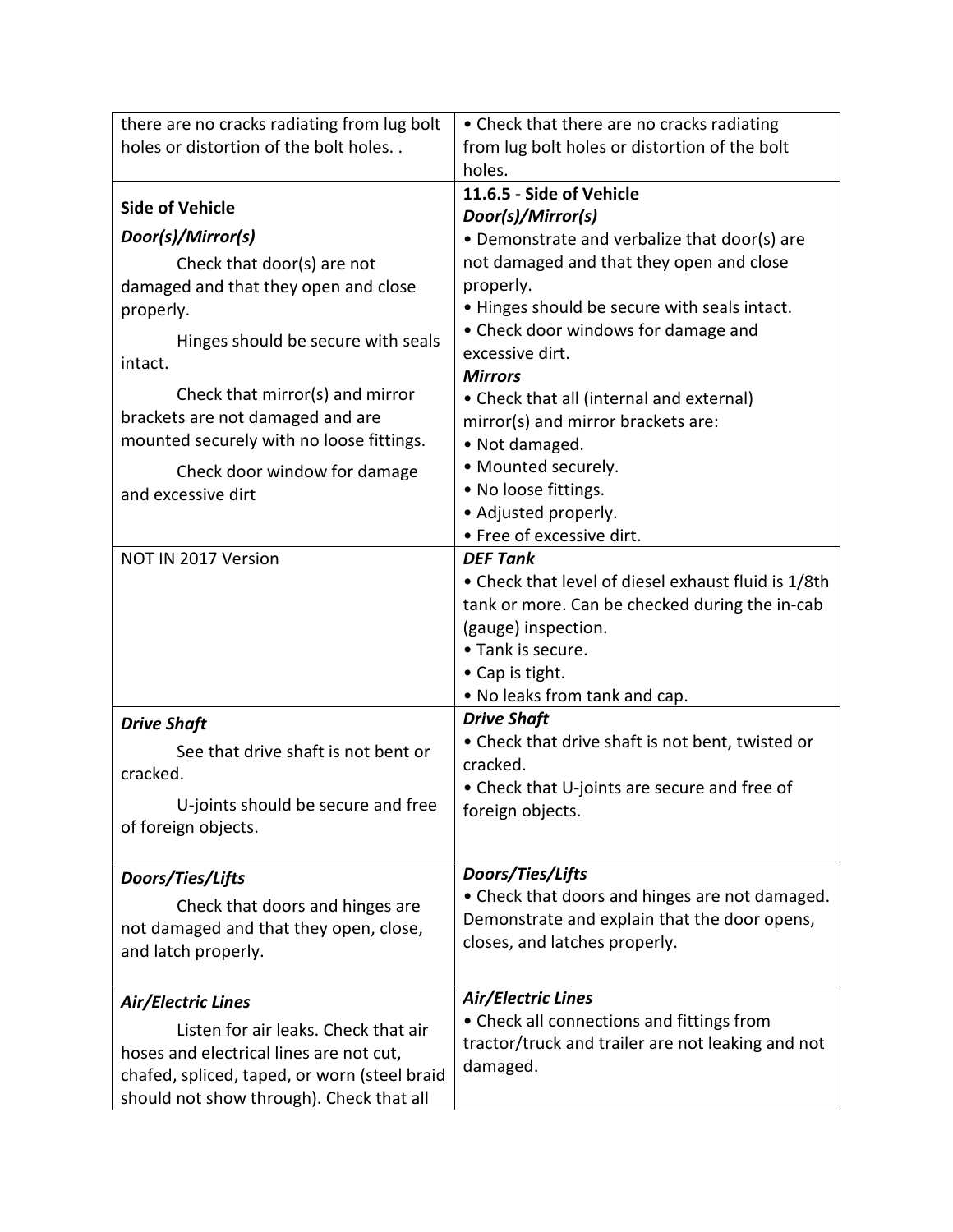| fittings are firmly seated, locked in place,<br>and free of damage.<br>Make sure air hoses and electrical<br>lines are not tangled, crimped, pinched, or<br>dragging against tractor parts.         | • Check that air hoses, electrical lines and<br>electrical line insulation are not cut, chafed,<br>spliced, taped, or worn (steel braid/electrical<br>conductor should not show through).<br>Section 11 - Skills Test Overview<br>Page 11-12<br>• Check that glad hands and electrical plugs are<br>firmly seated, locked in place, and free of<br>damage.<br>• Make sure air hoses and electrical lines are<br>not tangled, crimped, pinched, or dragging<br>against tractor parts.<br>. Make sure that the air-lines are not leaking. |
|-----------------------------------------------------------------------------------------------------------------------------------------------------------------------------------------------------|-----------------------------------------------------------------------------------------------------------------------------------------------------------------------------------------------------------------------------------------------------------------------------------------------------------------------------------------------------------------------------------------------------------------------------------------------------------------------------------------------------------------------------------------|
| Catwalk/Steps<br>NOT IN 2017 Version                                                                                                                                                                | Catwalk/Steps<br>Check that storage area (if equipped) is solid,<br>mounted securely and cargo in storage area is<br>secure.                                                                                                                                                                                                                                                                                                                                                                                                            |
| <b>Mounting Bolts</b><br>Look for loose or missing mounting<br>brackets, clamps, bolts, or nuts. Both the<br>fifth wheel and the slide mounting must<br>be solidly attached.<br>NOT IN 2017 Version | <b>Mounting Bolts</b><br>• Look for loose or missing mounting brackets,<br>clamps, bolts, or nuts. Both the fifth wheel and<br>the slide mounting must be mounted securely.<br>Checks for loose or missing mounting bolts and<br>for broken welds for pintle hook or other type<br>of hitch mount, and tongue/draw-bar assembly,<br>to ensure that they are solidly attached in place.<br><b>5th Wheel Skid Plate</b>                                                                                                                   |
| NOT IN 2017 Version                                                                                                                                                                                 | If equipped with polymer plate, polymer<br>plate is mounted securely with no loose or<br>missing bolts                                                                                                                                                                                                                                                                                                                                                                                                                                  |
|                                                                                                                                                                                                     | <b>Release Arm (Fifth Wheel)</b><br>• Check that the release arm is secure and all<br>the way in.<br>• If equipped, make sure the release arm is in<br>the engaged position and the safety latch (if<br>equipped) is in place.                                                                                                                                                                                                                                                                                                          |
| <b>Trailer Front</b><br><b>Air/Electrical Connections</b><br>Check that trailer air connectors<br>are sealed and in good condition.                                                                 | 11.7.1 - Trailer Front<br><b>Air/Electrical Connections</b><br>• Check all fittings and connections from<br>tractor/truck and trailer for leaks.<br>• Check that trailer air connectors are sealed<br>and not damaged.                                                                                                                                                                                                                                                                                                                  |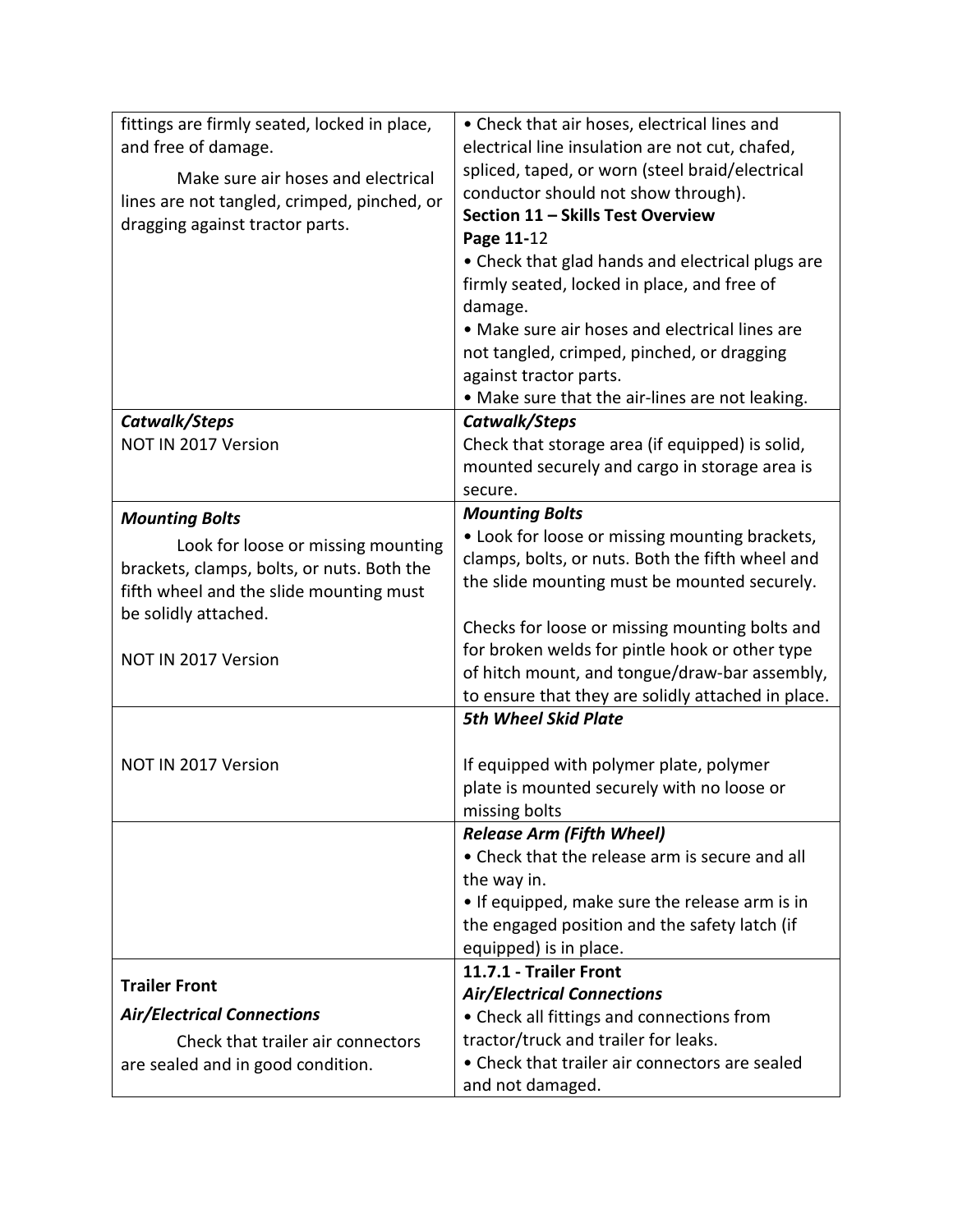| Make sure glad hands are locked in<br>place, free of damage or air leaks.<br>Make sure the trailer electrical<br>plug is firmly seated and locked in place                                                                                                                                                  | · Make sure glad hands are locked in place, free<br>of damage and air leaks.<br>• Make sure the trailer electrical plug is firmly<br>seated and locked in place                                                                                                                                         |
|-------------------------------------------------------------------------------------------------------------------------------------------------------------------------------------------------------------------------------------------------------------------------------------------------------------|---------------------------------------------------------------------------------------------------------------------------------------------------------------------------------------------------------------------------------------------------------------------------------------------------------|
| <b>Side of Trailer</b>                                                                                                                                                                                                                                                                                      | <b>Side of Trailer</b>                                                                                                                                                                                                                                                                                  |
| If equipped, check that doors and hinges<br>are not damaged. Check that doors open,<br>close, and latch properly from the outside.                                                                                                                                                                          | Demonstrate and explain that doors open,<br>close, and latches properly from the outside.                                                                                                                                                                                                               |
| <b>Frame</b><br>Look for cracks, broken welds, holes or<br>other damage to the frame, cross<br>members, box, and floor.                                                                                                                                                                                     | <b>Frame</b><br>• Look for cracks, broken welds, holes or<br>other damage to the (longitudinal) frame<br>rails.<br>• Check for loose, cracked, bent, broken and<br>missing cross members.<br>• Check for cracks or holes in box or trailer<br>floor.                                                    |
| 11.7 - Passenger Vehicles                                                                                                                                                                                                                                                                                   | 11.8 - Passenger Vehicles (School Bus<br>and Coach/Transit)                                                                                                                                                                                                                                             |
| <b>Passenger Entry/Lift</b><br>Check that the entry door is not<br>damaged, operates smoothly, and closes<br>securely                                                                                                                                                                                       | <b>Passenger Entry/Lift</b><br>• Demonstrate and explain that entry doors:                                                                                                                                                                                                                              |
| <b>Baggage Compartments</b><br>Check that baggage and all other exterior<br>compartment doors are not damaged,<br>operate properly, and latch securely.                                                                                                                                                     | <b>Baggage Compartments</b><br>• Check that baggage and all other exterior<br>compartment doors are:<br>Not damaged.<br>• Operate properly.<br>• Latch securely.<br>o Demonstration of at least one (1)<br>compartment door for operating smoothly and<br>closing securely.                             |
| <b>Emergency Exit</b><br>Make sure that all emergency exits<br>are not damaged, operate smoothly, and<br>close securely from the inside and outside.<br>Demonstrate one emergency exit and<br>explain how various exits operate.<br>(Primary door may be used if it is<br>designated as an emergency exit). | <b>Emergency Exit</b><br>. Points out and describes that ALL emergency<br>exits are not damaged, operate smoothly, and<br>close securely from the inside and EXPLAIN how<br>they operate.<br>• Check that any emergency exit warning<br>devices (buzzers) if equipped are working<br>(school bus only). |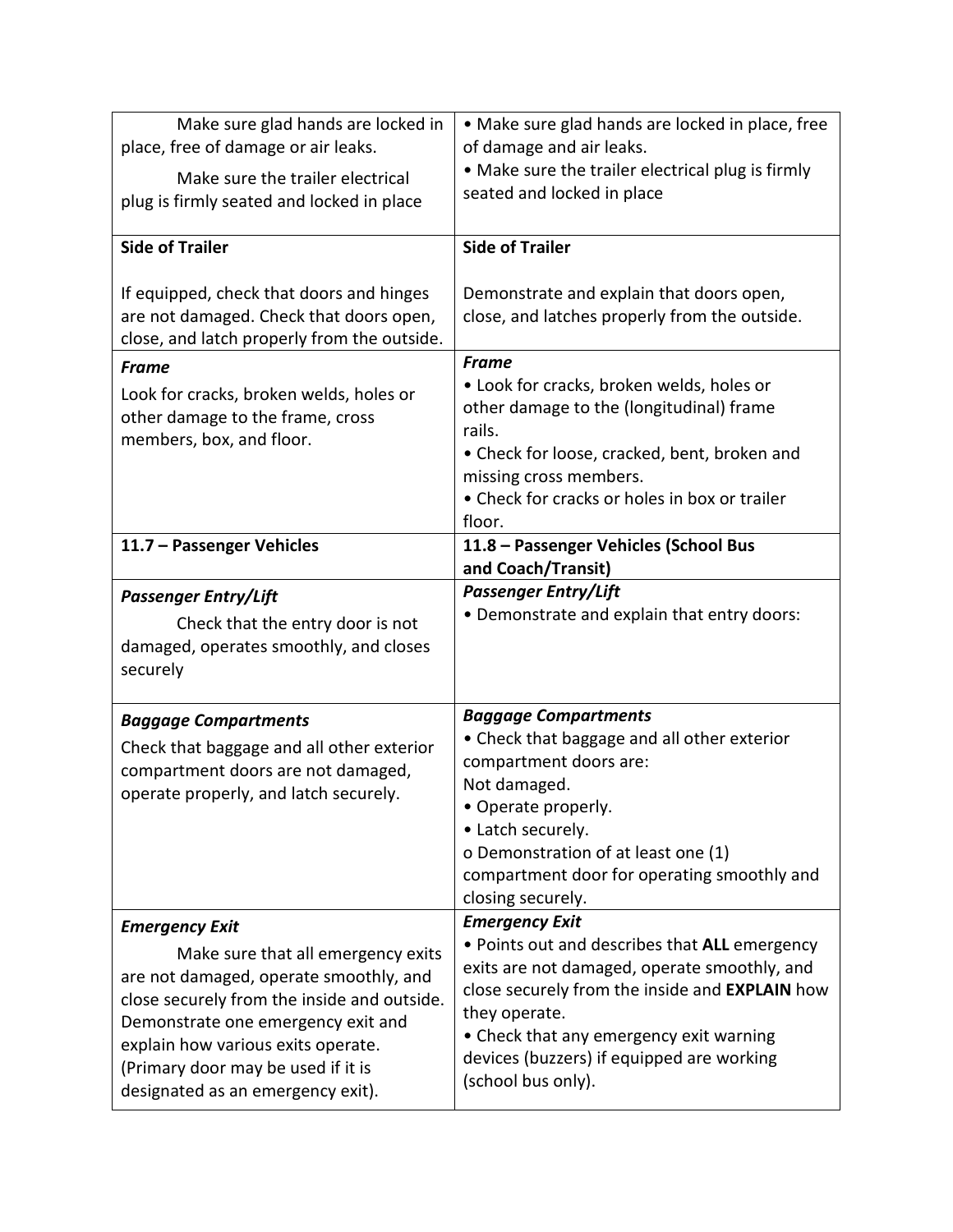| Check that emergency exit warning                                          | • Demonstrate at least one (1) emergency exit.   |
|----------------------------------------------------------------------------|--------------------------------------------------|
| devices are working.                                                       | Operates smoothly, closes securely from inside   |
|                                                                            | and if equipped, the outside (during the outside |
|                                                                            | inspection) with the release handle and          |
|                                                                            | locations with explanations of all other         |
|                                                                            | emergency exits. Release handles can be          |
|                                                                            | operated properly both from inside and outside   |
|                                                                            | (if equipped) of the vehicle.                    |
|                                                                            | Note: Cannot use passenger front                 |
|                                                                            | door for demonstration                           |
| <b>Stop Paddle/Safety arm</b>                                              | <b>Stop Paddle/Safety arm</b>                    |
|                                                                            |                                                  |
|                                                                            | Check the Stop Arm/Paddle to see that it is      |
| Check the stop arm/paddle to see that it is                                | mounted securely to the vehicle.                 |
| mounted securely to the frame of the                                       | • Check Stop Paddle and Safety Arm for           |
| vehicle. Also, check for loose fittings and                                | damage.                                          |
| damage.                                                                    | • Check that the Stop Arm/Paddle extends fully   |
| •• Check that the stop arm/paddle extends                                  | when operated and lights are operational (front  |
| fully when operated and lights are                                         | and back).                                       |
| operational.                                                               | • Check that the Safety Arm functions properly   |
|                                                                            | in conjunction with Stop Paddle and fully        |
| • Check that the safety arm is securely<br>mounted and functions properly. | extends (Checked during light operations         |
|                                                                            | checks).                                         |
| <b>Grounds for Automatic Disqualification</b>                              | 11.12 - Grounds for Automatic                    |
|                                                                            | <b>Disqualification</b>                          |
|                                                                            | • Cheating:                                      |
| NOT IN 2017 Version                                                        | o Using memory aides, Bluetooth devices,         |
|                                                                            | directions, bribing, signals and/or clues from   |
|                                                                            | others.                                          |
| NOT IN 2017 Version                                                        |                                                  |
|                                                                            | Repeated instances of exiting the vehicle in     |
|                                                                            | an unsafe manner.                                |
|                                                                            | o Exiting a truck needs to be done facing        |
|                                                                            | towards the cabin and three points of            |
|                                                                            | contact.                                         |
|                                                                            | o Exiting a passenger vehicle either             |
|                                                                            | forward or backwards and three points            |
|                                                                            | of contact.                                      |
| NOT IN 2017 Version                                                        | Under no circumstances is a jurisdiction         |
|                                                                            | permitted to release copies of any Skills Test   |
|                                                                            | <b>Score Sheet,</b>                              |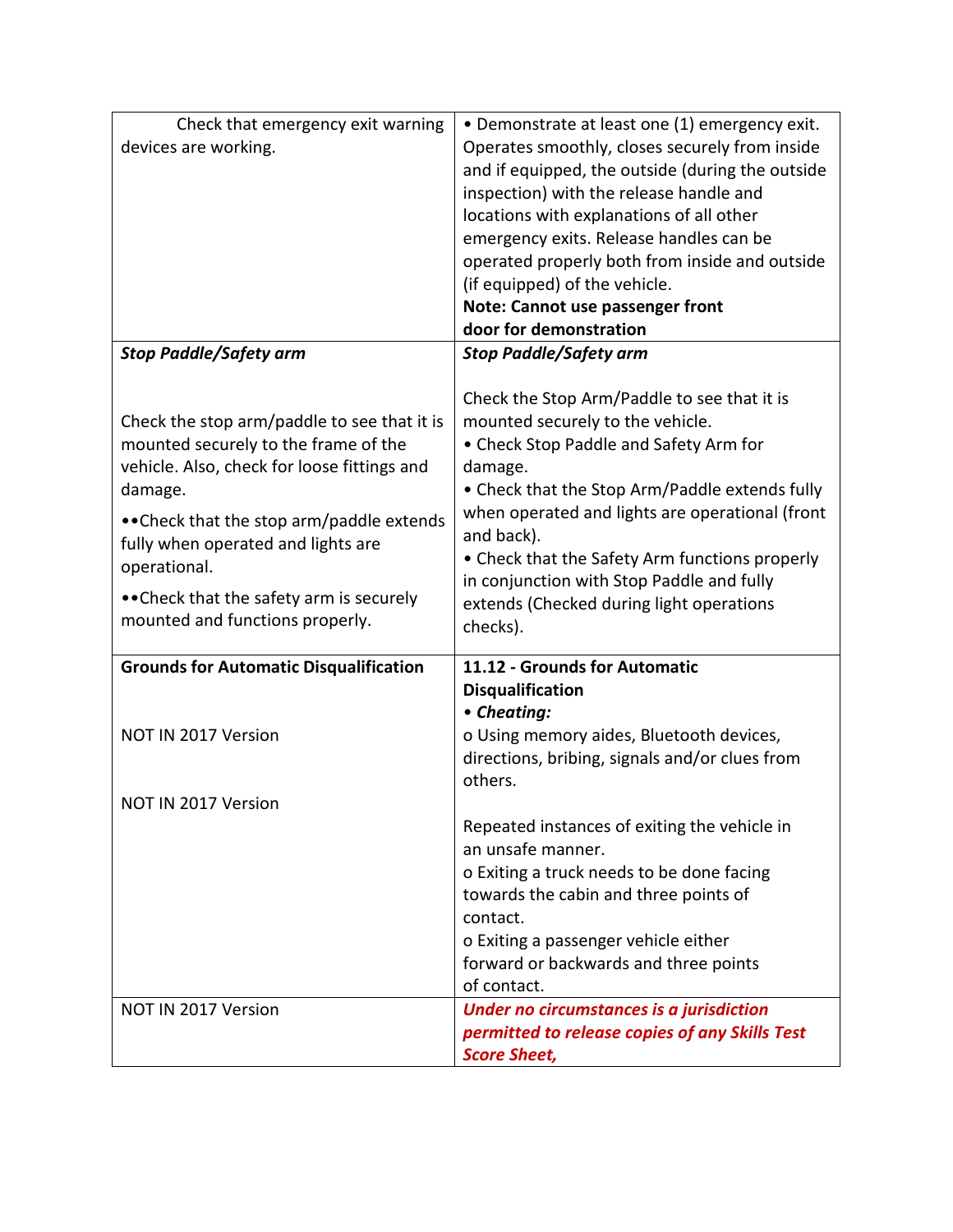| Scoring Criteria, exercise dimensions, etc. to an<br>applicant/driver or training provider; or post to<br>any<br>website/public domain. |
|-----------------------------------------------------------------------------------------------------------------------------------------|
|                                                                                                                                         |

# Chapter 12 - Backing

| CDL GUIDE 2017      | CDL GUIDE 2020                                                                                                                                                                                                                                                                                                                                                                                                                                                                                                                                                                                                                                                                                                                                                                                                                                                                                                                                                                                           |
|---------------------|----------------------------------------------------------------------------------------------------------------------------------------------------------------------------------------------------------------------------------------------------------------------------------------------------------------------------------------------------------------------------------------------------------------------------------------------------------------------------------------------------------------------------------------------------------------------------------------------------------------------------------------------------------------------------------------------------------------------------------------------------------------------------------------------------------------------------------------------------------------------------------------------------------------------------------------------------------------------------------------------------------|
| NOT in 2017 version | 12.1 - Overview of the CDL Skills Test                                                                                                                                                                                                                                                                                                                                                                                                                                                                                                                                                                                                                                                                                                                                                                                                                                                                                                                                                                   |
| NOT in 2017 version | You can take your CDL skills test after passing<br>the required knowledge tests, obtained a CLP and<br>course completions have been submitted for the<br>commercial class and vehicle type you wish to be<br>licensed for. CDL skills testing is conducted in<br>English only. Use of interpreters or bilingual<br>examiners is not allowed. The CDL skills test is<br>conducted in three parts which include a Vehicle<br>Inspection, a Basic Control Test, and a Road<br>Test, performed in that order. If you disqualify on<br>any one of these tests, the test will be stopped at<br>that part and you will need to. Once you have<br>passed any part of the skills tests, you will not be<br>required to retake that test over, as long as you:<br>• Do not change examiners (if using a contracted<br>third party examiner).                                                                                                                                                                       |
| NOT in 2017 version | • Do not change vehicles, or your vehicle<br>equipment does not vary significantly from earlier<br>test attempts.<br>• Complete all three parts of the skills test before<br>your Commercial Learners Permit (CLP) is<br>renewed, upgraded or expires. When a permit<br>gets renewed or upgraded, but the skills test has<br>not been completed prior to the upgrade,<br>previously passed segments are voided, and all<br>three segments need to be retaken. Both state<br>examiners and contracted third party examiners<br>are used to meet skills test demands. In most<br>cases, you do not get to choose what type of<br>examiner you can use. When scheduling your<br>test, we require driver and general vehicle<br>information, including where the test will be<br>conducted. All skills tests (Initial and retest) must<br>be scheduled three days before the test is<br>conducted.<br>The required notice for each scheduled skills test<br>and minimum waiting periods for non-passing test |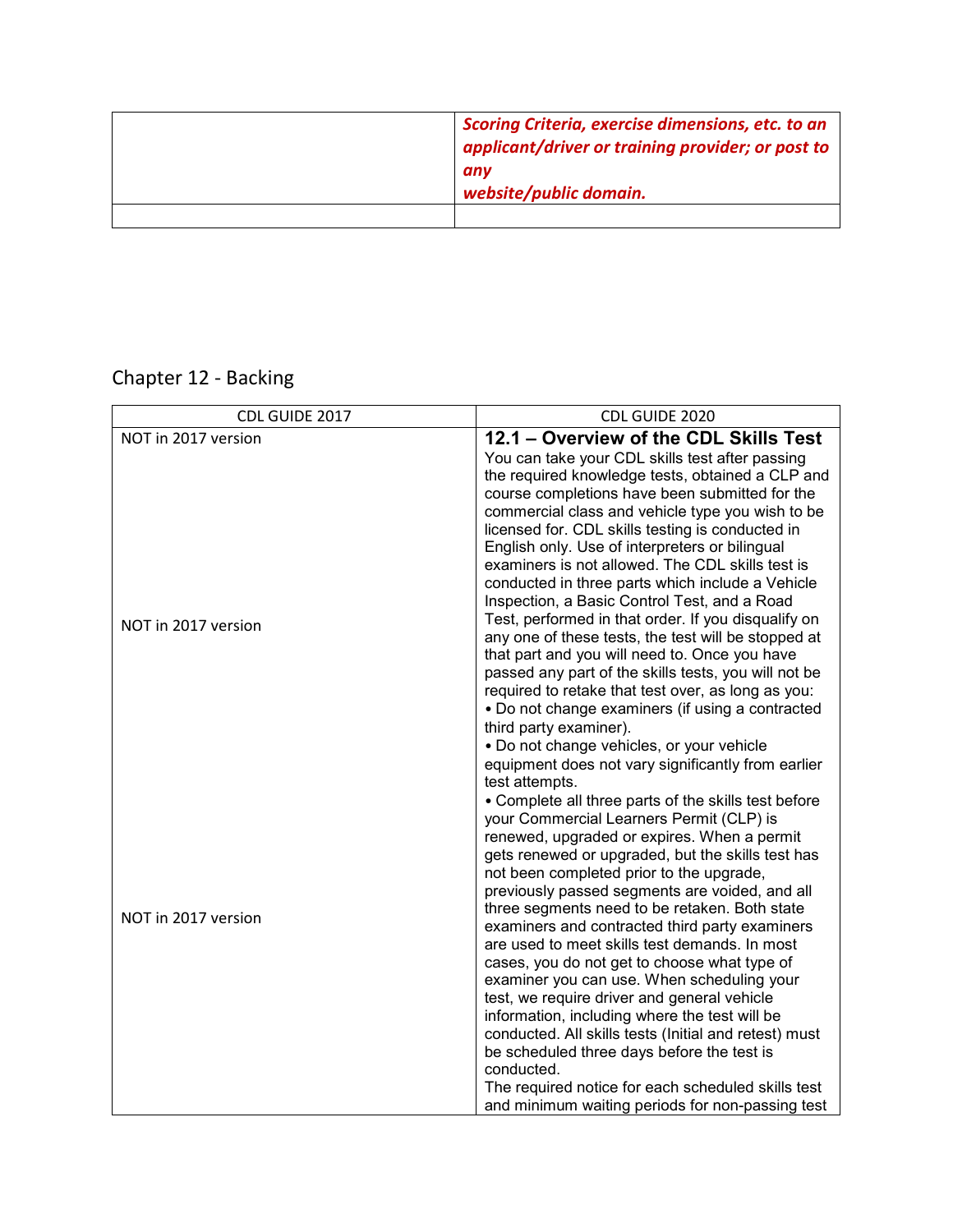|                     | attempts are outlined below:<br>• 3-day minimum notice is required before taking<br>your first CDL skills test.<br>• 3-day minimum notice/waiting period is required<br>after disqualifying on a Vehicle Inspection.<br>• 3-day minimum notice/waiting period is required<br>after disqualifying on a Basic Control Test.<br>• 7-day minimum notice/waiting period is required<br>after disqualifying on a Road Test.                                                                                                                                                                                                                                                                                                                                                                                                  |
|---------------------|------------------------------------------------------------------------------------------------------------------------------------------------------------------------------------------------------------------------------------------------------------------------------------------------------------------------------------------------------------------------------------------------------------------------------------------------------------------------------------------------------------------------------------------------------------------------------------------------------------------------------------------------------------------------------------------------------------------------------------------------------------------------------------------------------------------------|
| NOT in 2017 version | 12.2.1 - General Test Rules                                                                                                                                                                                                                                                                                                                                                                                                                                                                                                                                                                                                                                                                                                                                                                                            |
|                     | The Vehicle Inspection is conducted before the<br>other parts of the skills test. During this test, you<br>must show that the vehicle is safe to drive. You<br>cannot take the other parts of the skills test until<br>you have passed the Vehicle Inspection. A Safety<br>Inspection conducted by the examiner will be prior                                                                                                                                                                                                                                                                                                                                                                                                                                                                                          |
| NOT in 2017 version | to any partial skills tests (i.e. basic controls and<br>road test or road test only). A representative<br>vehicle must be used to complete all three parts of<br>the skills test. For example, you cannot complete<br>any part(s) of the test(s) in separate vehicles,<br>equipped differently, to simplify test standards, or<br>to provide an unfair advantage. If a driver begins<br>the Vehicle Inspection with a tractor equipped with<br>a sleeper cab, manual transmission, and coupled<br>to a 53-foot trailer, they must continue any<br>remaining test(s) in the same vehicle, or a similar<br>vehicle configuration (Day cab cannot be used<br>when first test was a sleeper cab). If a different<br>vehicle configuration is used, where the vehicle or<br>vehicle equipment varies from an earlier passed |
| NOT in 2017 version | test(s), prior passed test results will be voided,<br>and the driver will be required to start the skills<br>test over in the current vehicle being used or<br>return with the previous vehicle configuration.<br>If testing for a school bus endorsement, the bus<br>must be equipped with required functioning safety<br>devices and meet all school bus specifications<br>Section 12 - Basic Control Skills Test<br>Page 12-2<br>established by the Office of Superintendent of<br>Public Instruction (OSPI).                                                                                                                                                                                                                                                                                                       |
| NOT in 2017 version | 12.2.2 - Skills Test Ground Rules<br>Below are important ground rules for taking your<br>CDL Skills Test. Failure to follow these ground<br>rules could result in your test being<br>postponed and having to reschedule.<br>Take the following to your test:<br>• A valid Washington State driver's license with a<br>Commercial Learner's Permit issued 14 days or<br>more prior to the skills test.<br>• A valid Medical Examiner's Certificate either a<br>paper or electronic copy.                                                                                                                                                                                                                                                                                                                                |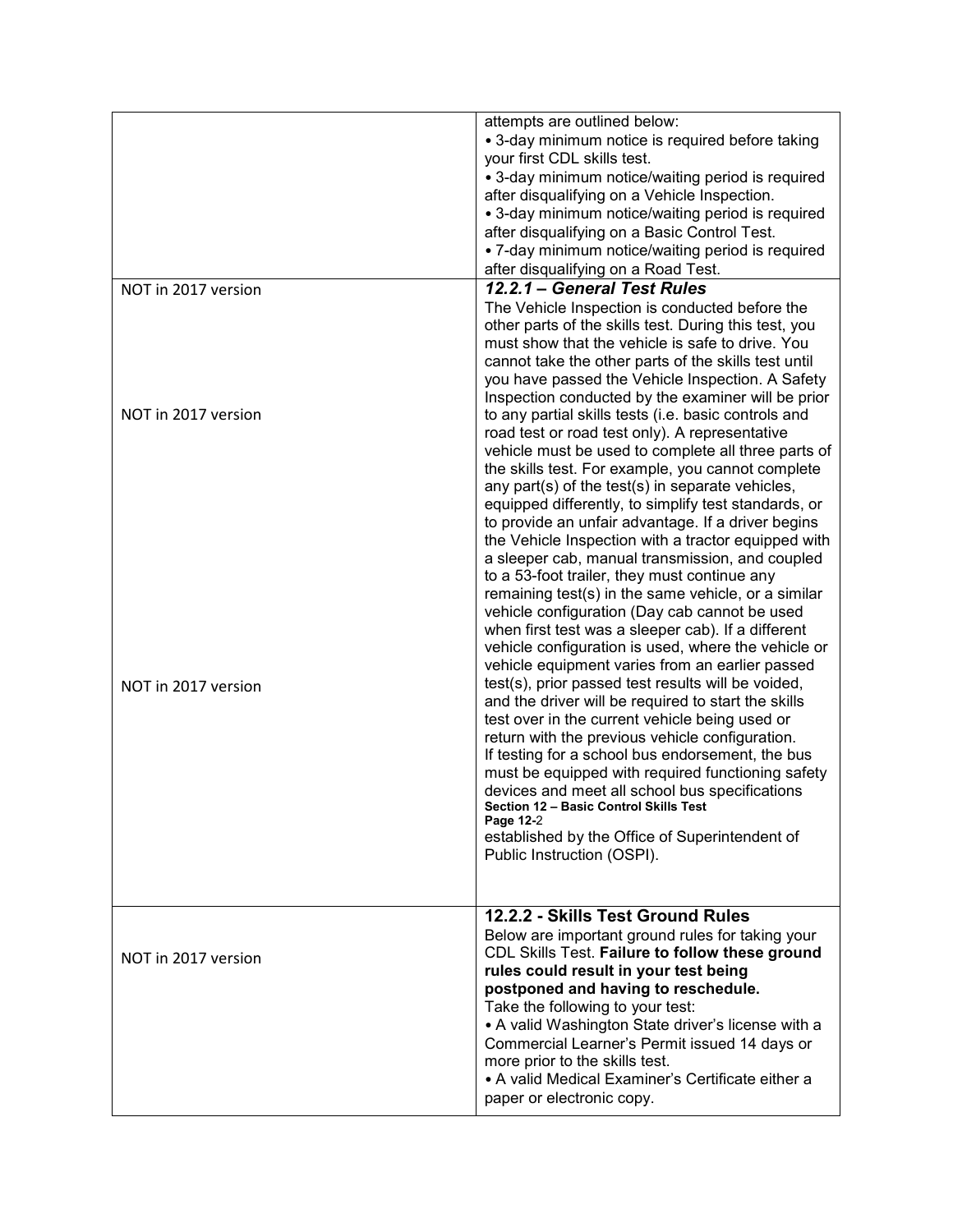|                     | • A vehicle that is properly licensed, in safe<br>operating condition with no defective equipment- |
|---------------------|----------------------------------------------------------------------------------------------------|
|                     | the vehicle must also be equipped with                                                             |
|                     | emergency and safety equipment.                                                                    |
|                     | • A vehicle, including trailer if applicable, that is                                              |
|                     | properly labeled with the Gross Vehicle Weight                                                     |
|                     | Rating (GVWR) or Gross Combination Weight                                                          |
|                     | Rating (GCWR) or approved documents providing<br>the GVWR or GCWR.                                 |
|                     | • Valid proof of insurance for the vehicle that will                                               |
|                     | be used for testing either a paper copy or                                                         |
|                     | electronic copy must be in the vehicle. If<br>applicable, documentation/information that your      |
|                     | vehicle has been purged when vehicle is                                                            |
|                     | equipped with a tank. Purge document cannot be                                                     |
|                     | older than 24 hours prior to testing.                                                              |
|                     | Do not take the following to your test:                                                            |
|                     | • A loaded vehicle. With enclosed trailers or box-                                                 |
|                     | trucks, examiner is required to verify the inside of                                               |
|                     | the cargo area. When that is not possible, the test<br>will be cancelled.                          |
| NOT in 2017 version | • Hazardous materials.                                                                             |
|                     | • A vehicle where the speed is governed and                                                        |
|                     | cannot achieve posted speed limits.                                                                |
|                     | During the test:                                                                                   |
|                     | . No smoking is allowed within the skills test                                                     |
|                     | area, in or outside of your vehicle. Your                                                          |
|                     | appointment may be cancelled for disregarding<br>this requirement.                                 |
|                     | . No weapons are allowed in the vehicle or on                                                      |
|                     | the CDL skills test site.                                                                          |
|                     | . No passengers or animals are allowed in the                                                      |
|                     | vehicle. Federal and State agencies personnel are                                                  |
|                     | allowed.                                                                                           |
|                     | . No memory aids of any kind are allowed.<br>. No audio or video recording devices are             |
|                     | allowed. This does not apply to transit/school                                                     |
|                     | buses that are equipped with an onboard camera                                                     |
|                     | to monitor students.                                                                               |
|                     | 12.2.3 - Customer Ground Rules                                                                     |
|                     | • English proficiency- be able to follow                                                           |
|                     | instructions. CDL skills testing is conducted in                                                   |
|                     | English only. Use of interpreters or bilingual<br>examiners is not allowed.                        |
|                     | • No markings, labels or cues on vehicle                                                           |
|                     | components or inside the vehicle.                                                                  |
|                     | • No use of wired/wireless headset or other                                                        |
| NOT in 2017 version | Bluetooth devices, cell phone, or other                                                            |
|                     | transmission devices.                                                                              |
|                     | • Cell phone can be used as a timer for the air<br>leak test only.                                 |
|                     | . No use of tape/digital recorders, cameras, video                                                 |
|                     | recorders.                                                                                         |
|                     |                                                                                                    |
|                     |                                                                                                    |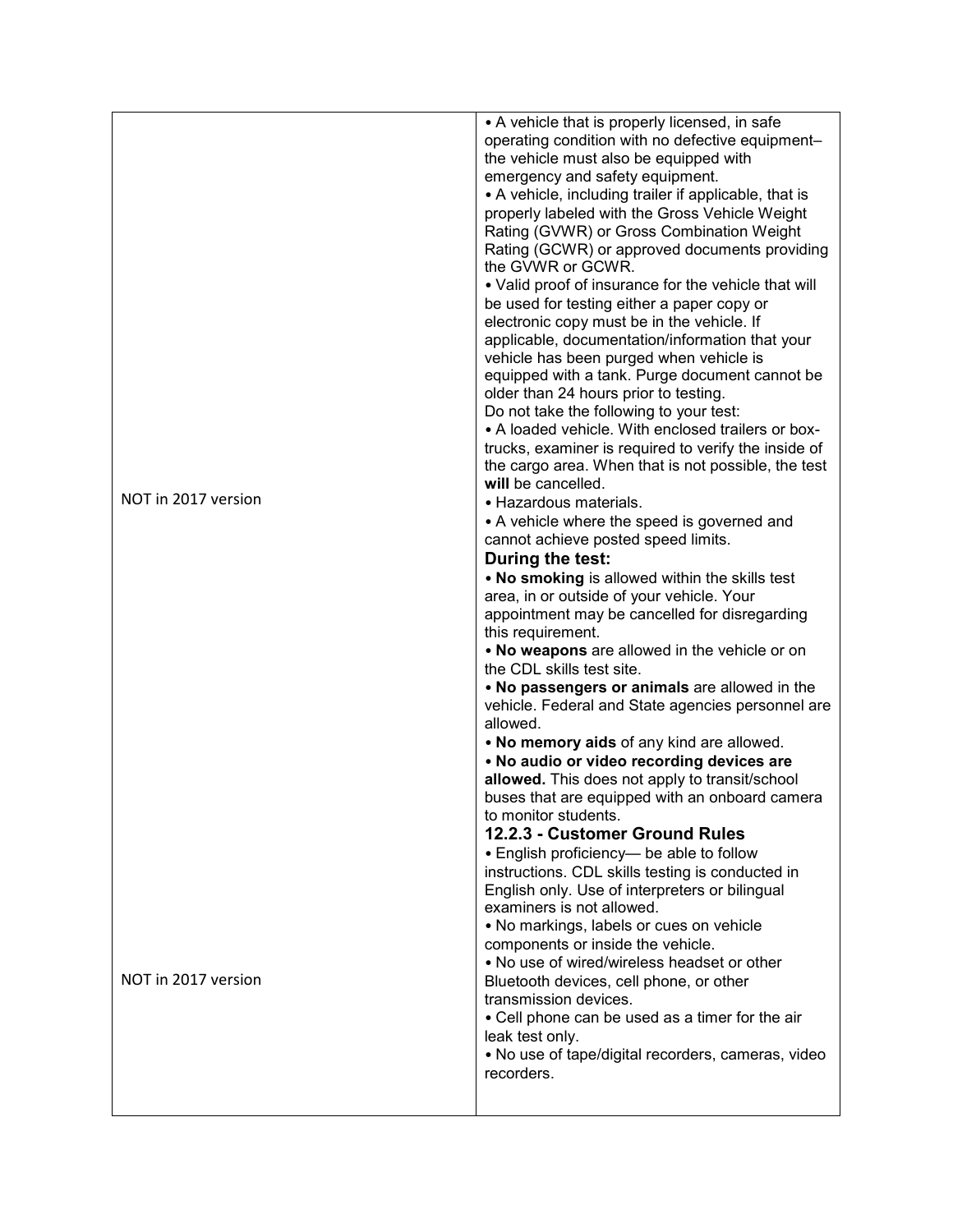| NOT in 2017 version                                                                                                                                                                                                                                                                                                                                                                       | . No interference from trainers, co-workers, or<br>others. They must stay in designated waiting<br>area(s) and not give signals of any kind.<br>o Note: Perceived signals given could result in<br>cancellation of the test.<br>. No testing will be conducted when you are under<br>the influence of any controlled or recreational<br>drugs/alcohol.<br>• Practicing at any CDL skills test site is<br>prohibited.<br><b>NOTE:</b> CDL skills test site is defined as a location<br>(certified by DOL) where all or any of the<br>segments of a skills test is conducted.<br>Note: Failure to follow customer ground rules<br>or interference from others may result in the<br>test being stopped, including loss of test fees.<br>Note: Due to limited space and security, DOL<br>CDL test sites do not allow drivers or guest to wait<br>inside mobile work units or offices. Most sites<br>have limited space for guest or waiting drivers. |
|-------------------------------------------------------------------------------------------------------------------------------------------------------------------------------------------------------------------------------------------------------------------------------------------------------------------------------------------------------------------------------------------|--------------------------------------------------------------------------------------------------------------------------------------------------------------------------------------------------------------------------------------------------------------------------------------------------------------------------------------------------------------------------------------------------------------------------------------------------------------------------------------------------------------------------------------------------------------------------------------------------------------------------------------------------------------------------------------------------------------------------------------------------------------------------------------------------------------------------------------------------------------------------------------------------------------------------------------------------|
| NOT in 2017 version                                                                                                                                                                                                                                                                                                                                                                       | $12.3 -$ Scoring<br>If you score 13 or more points, you will have to<br>reschedule. The waiting period is a minimum of<br>three days. If you score 12 points or less you can<br>continue to the next test.                                                                                                                                                                                                                                                                                                                                                                                                                                                                                                                                                                                                                                                                                                                                       |
| Outside Vehicle Observations (Looks) - When a driver<br>opens the door, moves from a seated position when in<br>physical control of the vehicle, or on a bus walks to the<br>back of the bus, to get a better view, it is scored as a                                                                                                                                                     | <b>Outside Vehicle Observations (Looks)</b> - When<br>a driver moves from a seated position it is scored<br>as a look.                                                                                                                                                                                                                                                                                                                                                                                                                                                                                                                                                                                                                                                                                                                                                                                                                           |
| look.<br>The maximum number of times that you may look to<br>check the position of you vehicle is two (2) except for<br>the Straight Line Backing exercise, which allows one<br>(1) look. Each time you open the door, move from a<br>seated position when in physical control of the vehicle<br>or on a bus walk to the back of a bus to get a better<br>view, it is scored as a "look". | The maximum number of times that you may look<br>to check the position of you vehicle is two (2)<br>except for the Straight Line Backing exercise,<br>which allows one (1) look. Each time you move<br>from a seated position, it is scored as a "look".                                                                                                                                                                                                                                                                                                                                                                                                                                                                                                                                                                                                                                                                                         |
| NOT in 2017 version                                                                                                                                                                                                                                                                                                                                                                       | area is off limits.<br><b>Pacing off is</b><br>prohited as well.                                                                                                                                                                                                                                                                                                                                                                                                                                                                                                                                                                                                                                                                                                                                                                                                                                                                                 |
| Final Position-It is important that you finish each<br>exercise exactly as the examiner has instructed you. If<br>you do not maneuver the vehicle into its final position<br>as described by the examiner, you will be penalized<br>and could disqualify on the basic skills test.                                                                                                        | Final Position- It is important that you finish each<br>exercise exactly as directed. If you do not<br>maneuver the vehicle into its final position as<br>directed, you will be disqualified on the basic skills<br>test                                                                                                                                                                                                                                                                                                                                                                                                                                                                                                                                                                                                                                                                                                                         |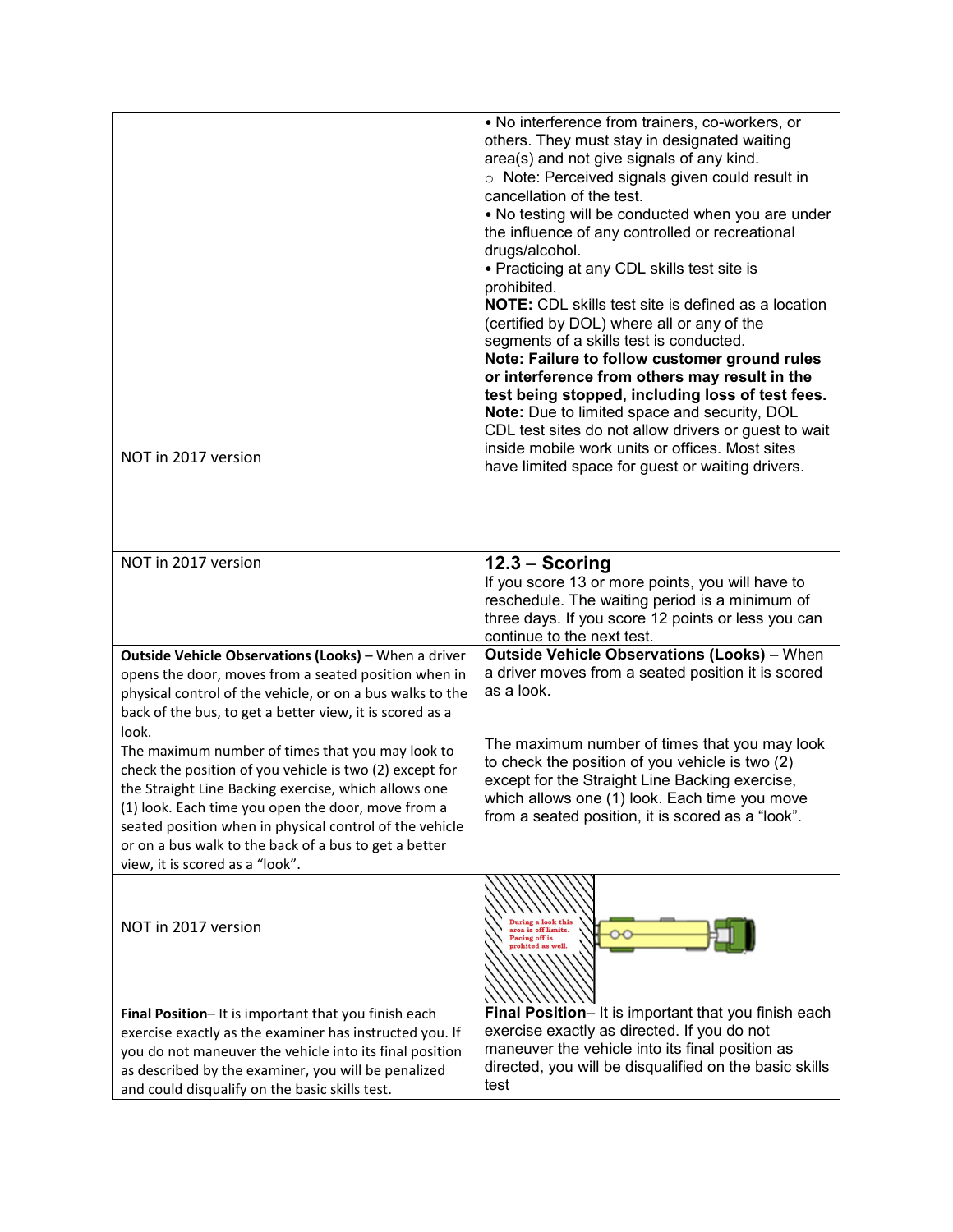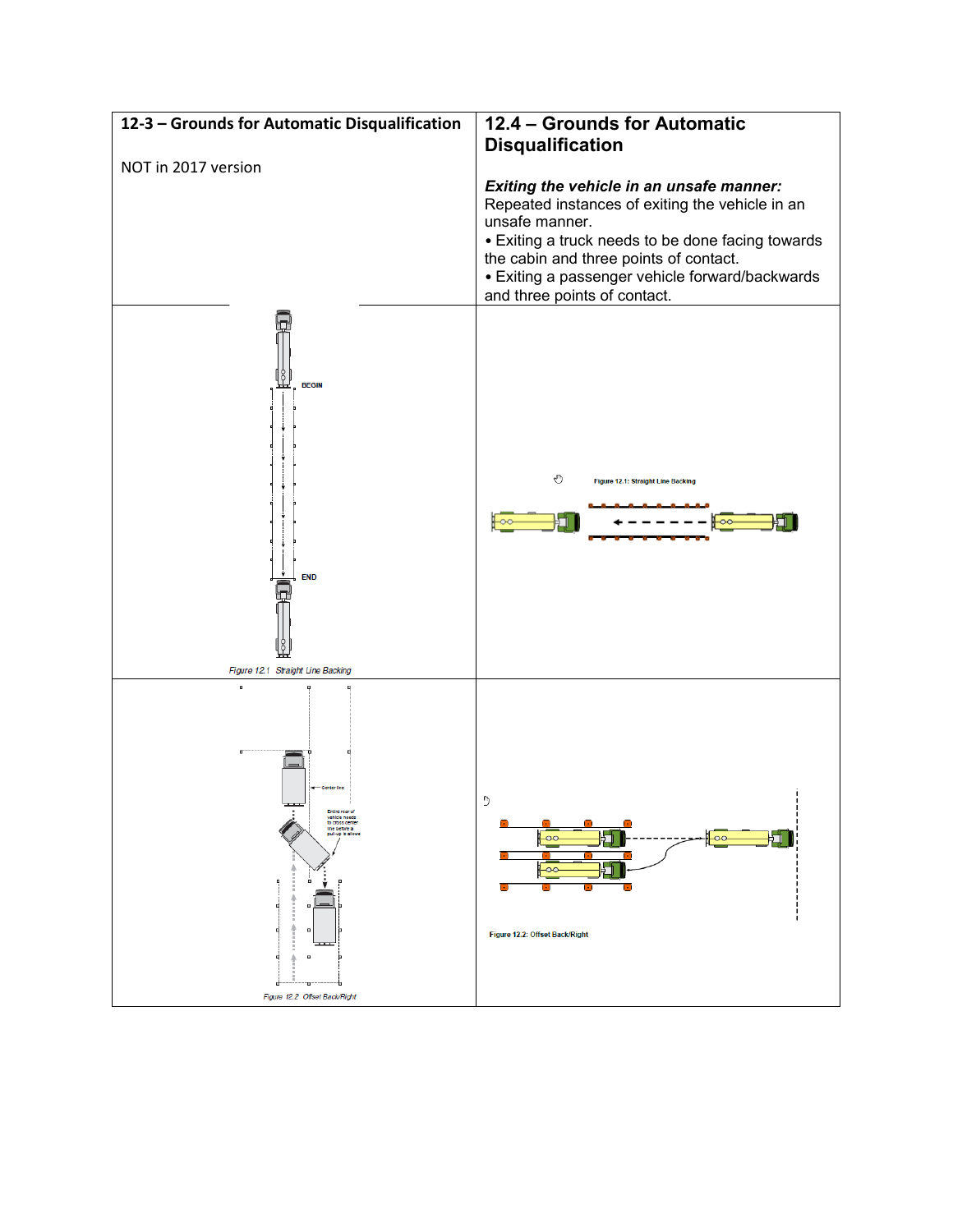

## Chapter 13 – Road Test

| CDL GUIDE 2017      | CDL GUIDE 2020                                            |
|---------------------|-----------------------------------------------------------|
| NOT in 2017 version | 12.1 – Overview of the CDL Skills Test                    |
|                     | You can take your CDL skills test after passing the       |
|                     | required knowledge tests, obtained a CLP and course       |
|                     | completions have been submitted for the commercial        |
|                     | class and vehicle type you wish to be licensed for. CDL   |
|                     | skills testing is conducted in                            |
|                     | English only. Use of interpreters or bilingual examiners  |
|                     | is not allowed. The CDL skills test is conducted in three |
|                     | parts which include a Vehicle Inspection, a Basic         |
|                     | Control Test, and a Road Test, performed in that          |
|                     | order. If you disqualify on any one of these tests, the   |
|                     | test will be stopped at that part and you will need to.   |
|                     | Once you have passed any part of the skills tests, you    |
|                     | will not be required to retake that test over, as long as |
|                     | vou:                                                      |
|                     | • Do not change examiners (if using a contracted third    |
|                     | party examiner).                                          |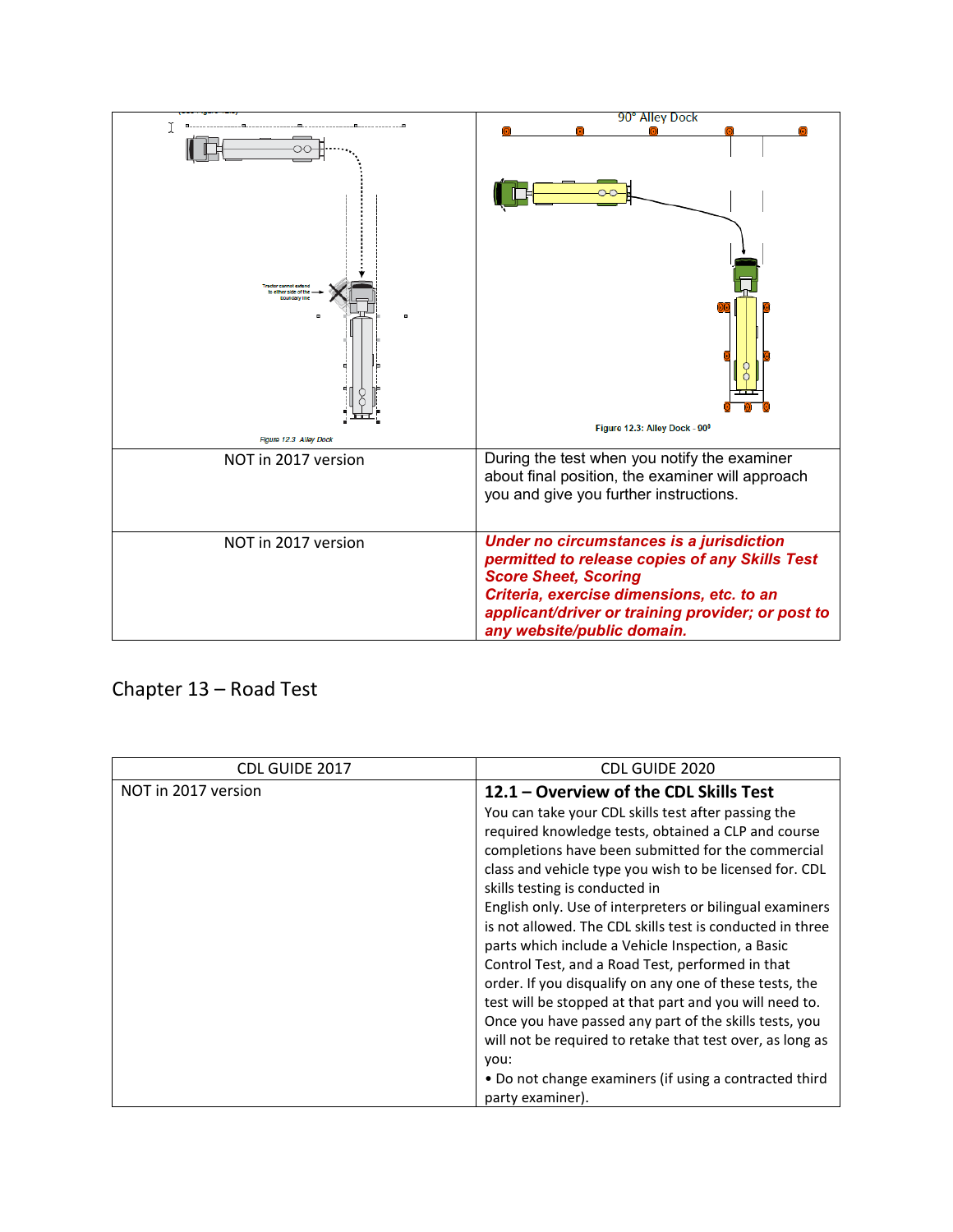|                     | . Do not change vehicles, or your vehicle equipment                                          |
|---------------------|----------------------------------------------------------------------------------------------|
|                     | does not vary significantly from earlier test attempts.                                      |
|                     | • Complete all three parts of the skills test before your                                    |
|                     | Commercial Learners Permit (CLP) is renewed,                                                 |
|                     | upgraded or expires. When a permit gets renewed or                                           |
|                     | upgraded, but the skills test has not been completed                                         |
|                     | prior to the upgrade, previously passed segments are                                         |
|                     | voided, and all three segments need to be retaken.                                           |
|                     | Both state examiners and contracted third party                                              |
|                     | examiners are used to meet skills test demands. In                                           |
|                     | most cases, you do not get to choose what type of                                            |
|                     | examiner you can use. When scheduling your test, we                                          |
|                     | require driver and general vehicle information,                                              |
|                     | including where the test will be conducted. All skills                                       |
|                     | tests (Initial and retest) must be scheduled three days                                      |
|                     | before the test is conducted.                                                                |
|                     | The required notice for each scheduled skills test                                           |
|                     | and minimum waiting periods for non-passing test                                             |
|                     | attempts are outlined below:                                                                 |
|                     | • 3-day minimum notice is required before taking your                                        |
|                     | first CDL skills test.                                                                       |
|                     | • 3-day minimum notice/waiting period is required                                            |
|                     | after disqualifying on a Vehicle Inspection.                                                 |
|                     | • 3-day minimum notice/waiting period is required                                            |
|                     | after disqualifying on a Basic Control Test.                                                 |
|                     | • 7-day minimum notice/waiting period is required                                            |
|                     | after disqualifying on a Road Test.                                                          |
|                     |                                                                                              |
| NOT in 2017 version | 12.2.1 - General Test Rules                                                                  |
|                     | The Vehicle Inspection is conducted before the other                                         |
|                     | parts of the skills test. During this test, you must show                                    |
|                     | that the vehicle is safe to drive. You cannot take the                                       |
|                     | other parts of the skills test until you have passed the                                     |
|                     | Vehicle Inspection. A Safety                                                                 |
|                     | Inspection conducted by the examiner will be prior to                                        |
|                     | any partial skills tests (i.e. basic controls and road test                                  |
|                     | or road test only). A representative vehicle must be                                         |
|                     | used to complete all three parts of the skills test. For                                     |
|                     | example, you cannot complete any part(s) of the                                              |
|                     | test(s) in separate vehicles, equipped differently, to                                       |
|                     | simplify test standards, or to provide an unfair                                             |
|                     | advantage. If a driver begins the Vehicle Inspection                                         |
|                     | with a tractor equipped with a sleeper cab, manual                                           |
|                     | transmission, and coupled to a 53-foot trailer, they                                         |
|                     | must continue any remaining test(s) in the same                                              |
|                     | vehicle, or a similar vehicle configuration (Day cab                                         |
|                     | cannot be used when first test was a sleeper cab). If a                                      |
|                     | different vehicle configuration is used, where the                                           |
|                     | vehicle or vehicle equipment varies from an earlier                                          |
|                     | passed test(s), prior passed test results will be voided,                                    |
|                     | and the driver will be required to start the skills test                                     |
|                     | over in the current vehicle being used or return with<br>the previous vehicle configuration. |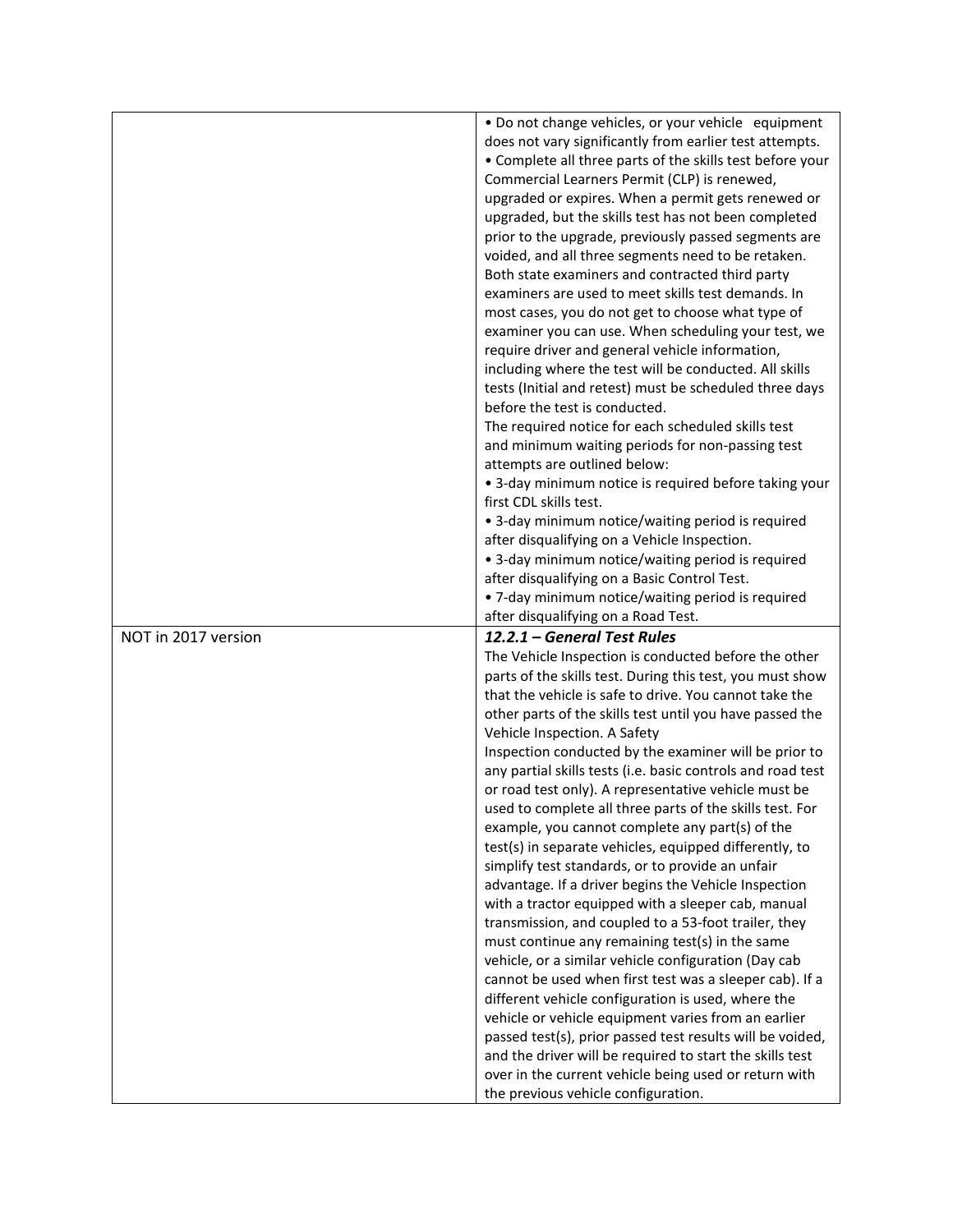| If testing for a school bus endorsement, the bus                                                     |
|------------------------------------------------------------------------------------------------------|
| must be equipped with required functioning safety                                                    |
| devices and meet all school bus specifications                                                       |
| Section 12 - Basic Control Skills Test<br>Page 12-2                                                  |
| established by the Office of Superintendent of                                                       |
| Public Instruction (OSPI).                                                                           |
| 12.2.2 - Skills Test Ground Rules                                                                    |
| Below are important ground rules for taking your                                                     |
| CDL Skills Test. Failure to follow these ground rules                                                |
| could result in your test being postponed and having                                                 |
| to reschedule.                                                                                       |
| Take the following to your test:                                                                     |
| • A valid Washington State driver's license with a                                                   |
| Commercial Learner's Permit issued 14 days or more                                                   |
| prior to the skills test.                                                                            |
| • A valid Medical Examiner's Certificate either a paper                                              |
| or electronic copy.                                                                                  |
| • A vehicle that is properly licensed, in safe operating                                             |
| condition with no defective equipment-the vehicle<br>must also be equipped with emergency and safety |
| equipment.                                                                                           |
| • A vehicle, including trailer if applicable, that is                                                |
| properly labeled with the Gross Vehicle Weight Rating                                                |
| (GVWR) or Gross Combination Weight Rating (GCWR)                                                     |
| or approved documents providing the GVWR or                                                          |
| GCWR.                                                                                                |
| . Valid proof of insurance for the vehicle that will be                                              |
| used for testing either a paper copy or electronic copy                                              |
| must be in the vehicle. If applicable,                                                               |
| documentation/information that your vehicle has                                                      |
| been purged when vehicle is equipped with a tank.                                                    |
| Purge document cannot be older than 24 hours prior                                                   |
| to testing.                                                                                          |
| Do not take the following to your test:                                                              |
| • A loaded vehicle. With enclosed trailers or box-                                                   |
| trucks, examiner is required to verify the inside of the                                             |
| cargo area. When that is not possible, the test will be<br>cancelled.                                |
| • Hazardous materials.                                                                               |
| • A vehicle where the speed is governed and cannot                                                   |
| achieve posted speed limits.                                                                         |
| During the test:                                                                                     |
| . No smoking is allowed within the skills test area, in                                              |
| or outside of your vehicle. Your appointment may be                                                  |
| cancelled for disregarding this requirement.                                                         |
| . No weapons are allowed in the vehicle or on the CDL                                                |
| skills test site.                                                                                    |
| . No passengers or animals are allowed in the vehicle.                                               |
| Federal and State agencies personnel are allowed.                                                    |
| . No memory aids of any kind are allowed.                                                            |
| . No audio or video recording devices are allowed.                                                   |
| This does not apply to transit/school buses that are                                                 |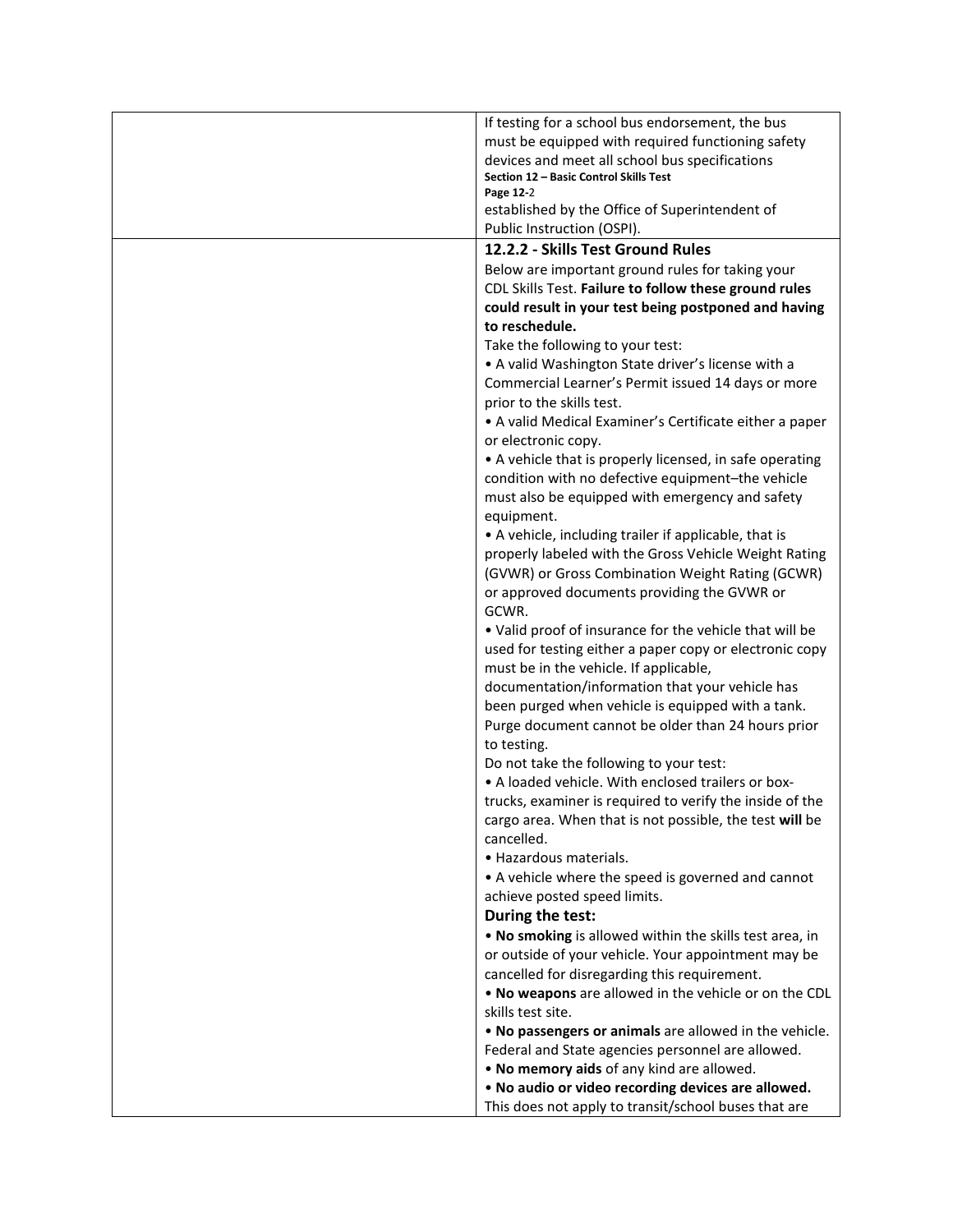| equipped with an onboard camera to monitor                                                   |  |
|----------------------------------------------------------------------------------------------|--|
| students.                                                                                    |  |
| 12.2.3 - Customer Ground Rules                                                               |  |
| • English proficiency- be able to follow instructions.                                       |  |
| CDL skills testing is conducted in English only. Use of                                      |  |
| interpreters or bilingual examiners is not allowed.                                          |  |
| . No markings, labels or cues on vehicle components                                          |  |
| or inside the vehicle.                                                                       |  |
| . No use of wired/wireless headset or other                                                  |  |
| Bluetooth devices, cell phone, or other transmission                                         |  |
| devices.                                                                                     |  |
| • Cell phone can be used as a timer for the air leak test                                    |  |
| only.                                                                                        |  |
| . No use of tape/digital recorders, cameras, video                                           |  |
| recorders.                                                                                   |  |
| . No interference from trainers, co-workers, or others.                                      |  |
| They must stay in designated waiting area(s) and not                                         |  |
| give signals of any kind.                                                                    |  |
| Note: Perceived signals given could result in<br>$\bullet$                                   |  |
| cancellation of the test.                                                                    |  |
| . No testing will be conducted when you are under                                            |  |
| the influence of any controlled or recreational                                              |  |
| drugs/alcohol.                                                                               |  |
| • Practicing at any CDL skills test site is prohibited.                                      |  |
| NOTE: CDL skills test site is defined as a location                                          |  |
| (certified by DOL) where all or any of the segments of                                       |  |
| a skills test is conducted.                                                                  |  |
| Note: Failure to follow customer ground rules or                                             |  |
| interference from others may result in the test being                                        |  |
| stopped, including loss of test fees.                                                        |  |
| Note: Due to limited space and security, DOL CDL test                                        |  |
| sites do not allow drivers or guest to wait inside                                           |  |
| mobile work units or offices. Most sites have limited                                        |  |
| space for guest or waiting drivers.                                                          |  |
| NOT in 2017 Version<br>13.3 - How You Will Be Tested                                         |  |
| <b>Scoring</b>                                                                               |  |
| If you score 31 or more points, you will have to                                             |  |
| reschedule. The waiting period is a minimum of three                                         |  |
| days. If you score 30 points or less you have passed                                         |  |
| the Road Test, unless there is an automatic                                                  |  |
| disqualification.                                                                            |  |
| 13.3.11 (a) - Clutch Usage (for Manual                                                       |  |
| <b>Transmission)</b><br>Clutch Usage (for Manual Transmission)                               |  |
| • Always use the clutch to shift.<br>Always use clutch to shift.                             |  |
| You must properly demonstrate correct clutch<br>You must double-clutch when shifting. Do not |  |
| usage depending on the type of transmission that is<br>rev or lug the engine.                |  |
| equipped on the vehicle when shifting:<br>Do not ride clutch to control speed, coast         |  |
| . Do not rev or lug the engine.                                                              |  |
|                                                                                              |  |
| with the clutch depressed, or "pop" the clutch.                                              |  |
| • Do not float gears<br>. Do not ride clutch to control speed, coast with                    |  |